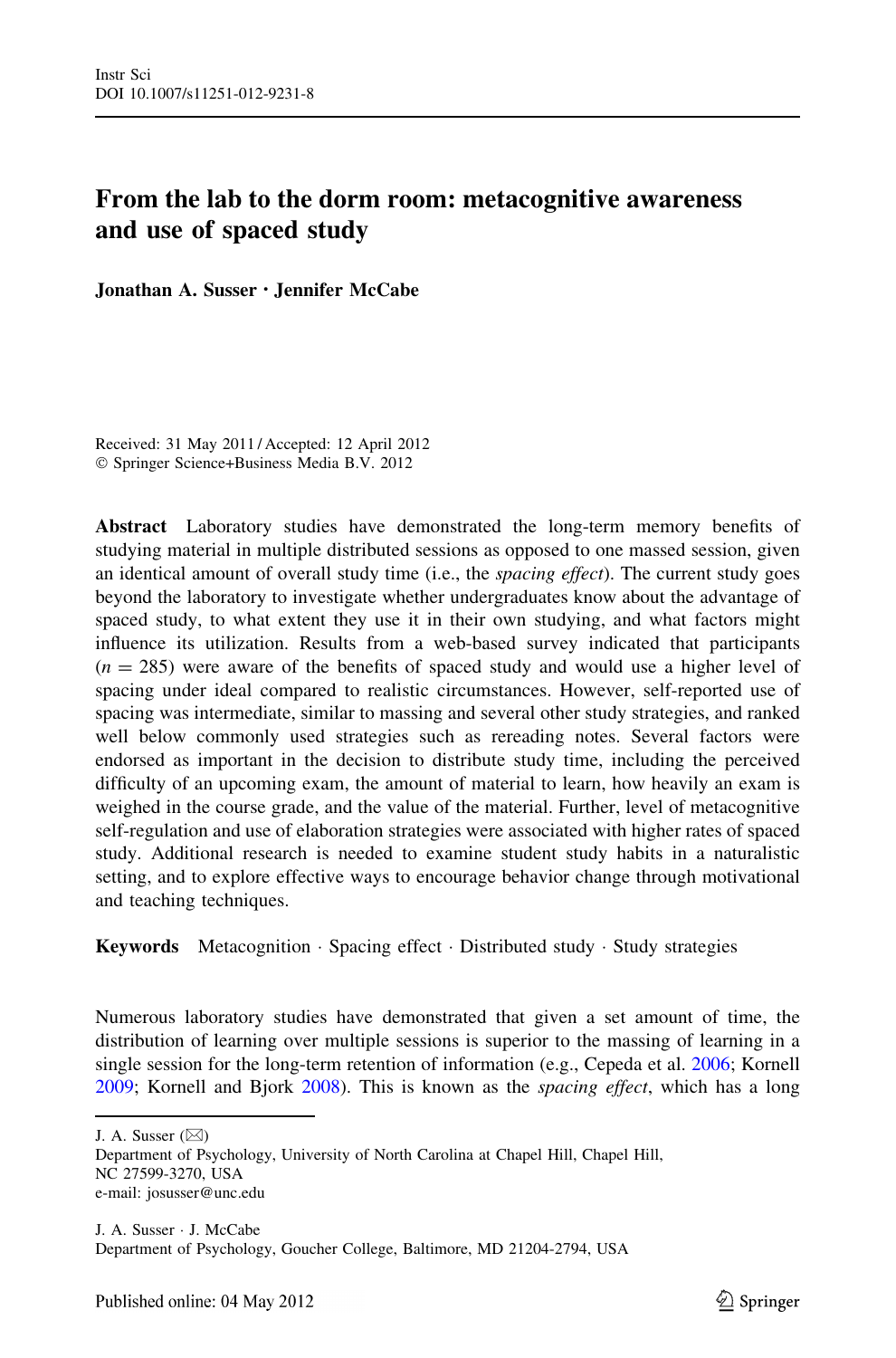history extending back to Ebbinghaus' discovery of it in his classic memory studies (Ebbinghaus [1885\)](#page-18-0). Conceptual explanations for the spacing effect include increased encoding and contextual variability that enhance the effectiveness of retrieval cues (Glenberg [1979](#page-18-0)), and increased between-session forgetting that leads to a need for more effort in later sessions to learn or re-learn the material (e.g., Cuddy and Jacoby [1982](#page-17-0); Krug et al. [1990](#page-18-0)).

Prior research has shown benefits of spacing for little known facts (Cepeda et al. [2006](#page-17-0)), word lists (e.g., Balch [2006](#page-17-0)), inductive learning of artistic styles (Kornell and Bjork [2008](#page-18-0)), and more complex types of information such as mathematical knowledge (Rohrer and Taylor [2006\)](#page-18-0), and other educationally-relevant material (e.g., Dempster [1988](#page-18-0)). Indeed, the spacing effect is one of the most robust psychological phenomena. More recently, it has been investigated through a metacognitive lens, and also in educational settings with a focus on students' retention of course material. Relevant to this applied focus, a recent meta-analysis suggested the spacing advantage is especially large over longer retention intervals (i.e., a week or more) (Cepeda et al. [2006](#page-17-0)), a timeline that is meaningful for learning and memory in undergraduate courses.

#### Metacognition and the spacing effect

Metacognition can be defined as the ability to know, monitor, and regulate what one knows (e.g., Halpern [1998](#page-18-0)). It is associated with the broader literature on self-regulated learning, or self-regulated study, the goal of which is to effectively and strategically adapt to different learning situations (Wolters [2003](#page-18-0)). Prior research with undergraduate students has demonstrated moderate positive correlations between metacognitive ability and cognitive strategy use (e.g., Sperling et al. [2004\)](#page-18-0) suggesting that individuals who are better at monitoring and adapting their strategies tend to utilize more deeper processing methods of learning.

With regard to spaced study, recent research results have suggested a lack of metacognitive awareness. For example, participants experiencing the benefits of spacing incorrectly judge the effectiveness of their learning and, in a display of erroneous metacognition, rate massing as more useful (Kornell and Bjork [2008](#page-18-0); Kornell [2009\)](#page-18-0). Kornell and Bjork [\(2008](#page-18-0)) presented paintings to participants by 12 different artists; depending on the condition, the paintings were presented in either massed or spaced (interleaved) fashion, and participants were later tested on inductive learning of the artistic styles. Results from two experiments showed that, in support of the spacing effect, 85 % of participants did as well or better in the spaced compared to the massed condition; however, 83 % of participants rated the massed condition as being equally as or more effective than the spaced condition. A plausible theoretical explanation relevant to these results is that newly learned knowledge that seems fluent and easily accessible during a single (i.e., massed) session does not necessarily lead to successful retrieval at longer intervals; this has been conceptualized as one type of *metacognitive illusion* (e.g., Kornell and Bjork [2008;](#page-18-0) Karpicke et al. [2009](#page-18-0)).

However, even when participants do not directly experience the massed and spaced conditions, and as such have no opportunity to be fooled by an illusion of fluency from massing, they are still unable to predict the benefit of spacing as it was implemented in the Kornell and Bjork ([2008](#page-18-0)) study. McCabe [\(2011](#page-18-0)) found extremely low metacognitive awareness of the spacing (interleaving) advantage when participants simply read and made predictions about learning outcomes from the conditions described in Kornell and Bjork.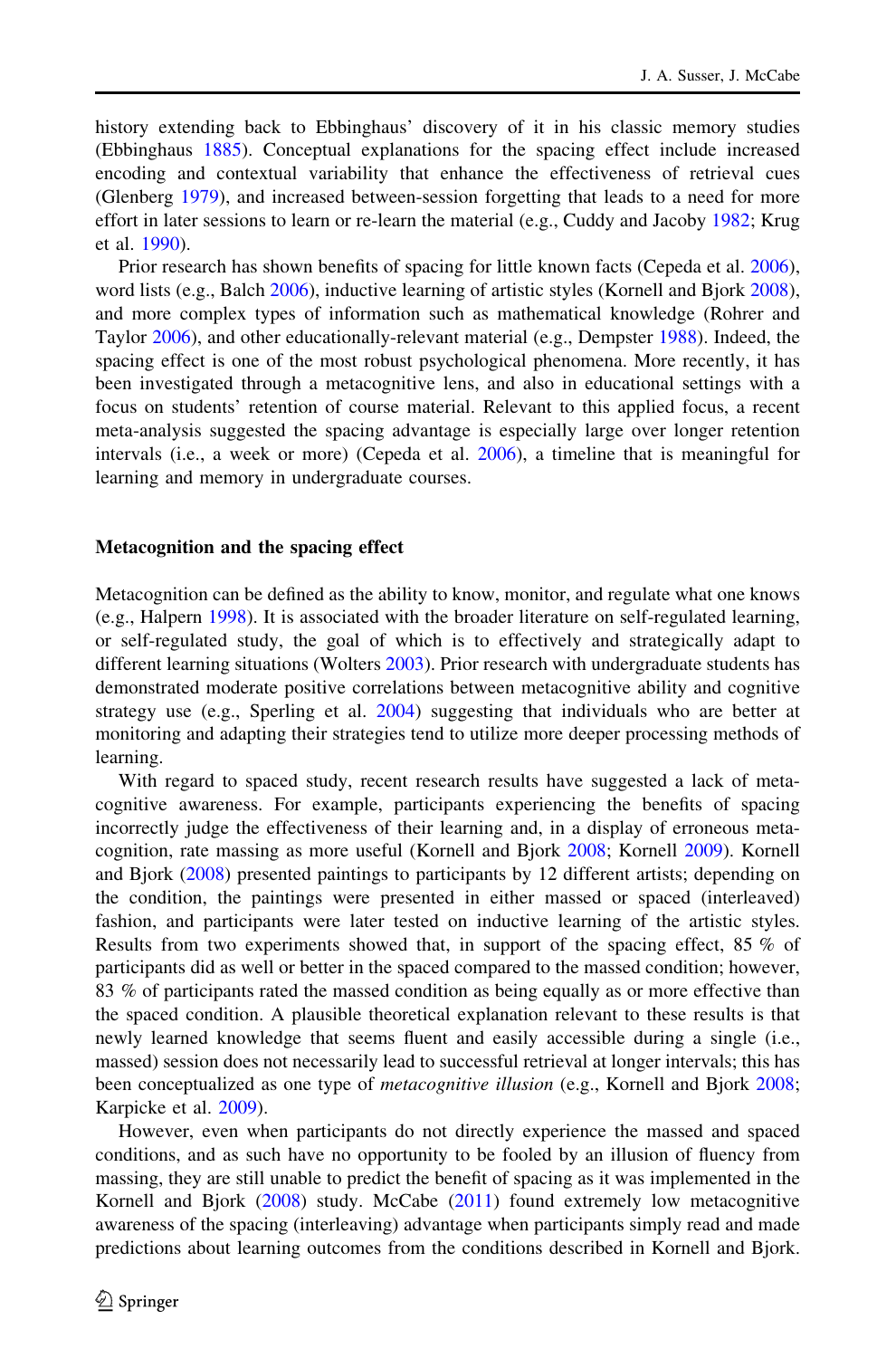These findings taken together illustrate a metacognitive disconnect between what is actually effective (at least in laboratory studies) and what is perceived by participants to be best for learning.

Interestingly, laboratory studies that have given participants the option to either distribute or mass their learning have demonstrated that participants will choose to space material more than if it were left to chance (Son and Kornell [2009](#page-18-0)), and more than they choose to mass it (Pyc and Dunlosky [2010](#page-18-0)). Therefore, even if people believe that massing is better, some research suggests that in real-time behavior they will still practice spaced study. These inconsistencies in what people experience, believe, and actually do highlight the complex metacognitive picture involved in understanding the spacing effect.

Further, metacognition may play a role in determining when and under what conditions students choose to space or mass their study. One critical factor in this decision may be the ease or difficulty of the to-be-learned information. Studies investigating this factor have found discrepant results, possibly due to differences in paradigms. Son [\(2004](#page-18-0)) asked participants to make metacognitive judgments of learning about word-pairs that were viewed for 1 s, and then decide how (and whether) to study them in the future. Results showed that participants spaced more of the easy items and massed the difficult ones. In contrast, a study by Benjamin and Bird [\(2006](#page-17-0)), in which the time frame for initial encoding was longer (5 s) and in which participants were required to space half of the items and mass the other half, found that easier items were massed and difficult items were spaced. Pyc and Dunlosky ([2010\)](#page-18-0) attempted to clarify this discrepancy by suggesting that nonmetamemory causes, such as difficulty in perceiving the material in the Son ([2004\)](#page-18-0) study, could at least partly explain why participants allocated their study times differently in the two paradigms (also see Toppino et al. [2009](#page-18-0)). Thus, in typical circumstances, with longer presentation times, spacing may be utilized more for difficult material (but see Son and Kornell [2009](#page-18-0), for evidence suggesting no relationship between item difficulty and spacing use). Aside from the difficulty variable, little research has investigated other factors that students may consider in their decision to space or mass when they are in control of their study time.

#### Survey research on study behaviors

As related to education, the temporal spacing (or distribution) of learning sessions is one of several study techniques classified in the category of *desirable difficulties* (Bjork [1994](#page-17-0)), which includes strategies that aid long-term retention but that initially may slow learning and cause errors. Thus, desirably difficult learning strategies require a significant amount of effort, but are advantageous in the long run. The challenge facing educators is to support students' implementation of such effortful strategies for learning, based on the accumulating evidence that they enhance memory for course material. Specific to the spacing effect, Dempster [\(1988](#page-18-0)) encouraged further application of research on distributed study to educational contexts. An important initial step, however, is to understand student behaviors and beliefs about how they study.

Although there is a large amount of laboratory research on the spacing effect, a more ecologically valid understanding can be gained only by investigating what students are actually doing when they study, and the extent to which they know about and use this type of desirable difficulty. Prior survey research on the most commonly reported real-world study behaviors has found that students prefer to reread their notes and textbook, rewrite their notes, and use flashcards when preparing for exams (Karpicke et al. [2009;](#page-18-0) Van Etten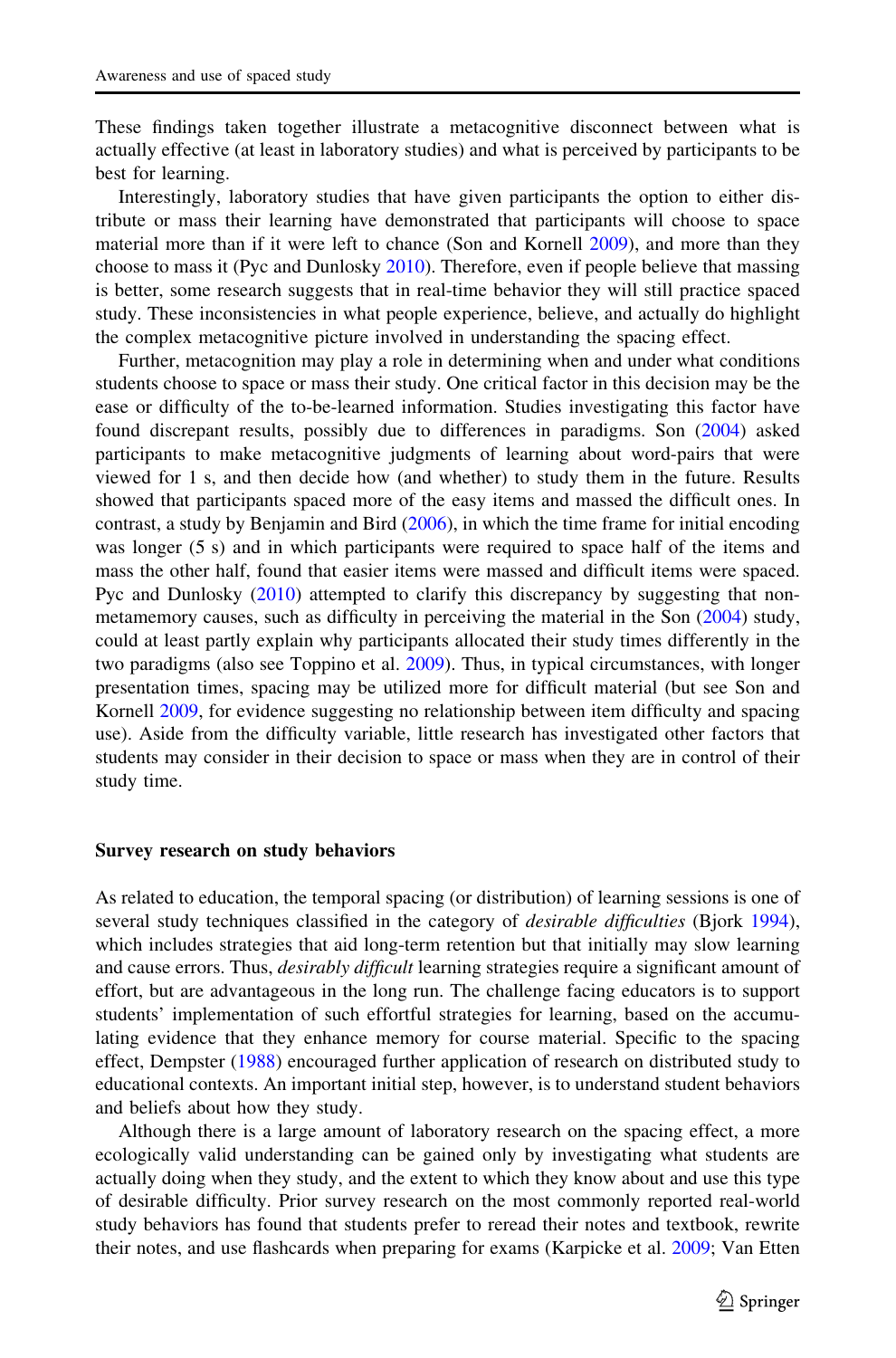et al. [1997\)](#page-18-0). Laboratory research has shown, however, that behaviors such as rereading are not as effective as they seem for long-term memory (Callender and McDaniel [2009](#page-17-0)), especially compared to such strategies as spacing (e.g., Rohrer and Pashler [2007](#page-18-0)) and also testing (e.g., Roediger and Karpicke [2006](#page-18-0)). With regard to the latter, a recent survey study by Karpicke et al. [\(2009](#page-18-0)) showed that undergraduates are overall unaware of the memorial benefits of the desirable difficulty of practicing retrieval (i.e., the *testing effect*; also see Karpicke [2009\)](#page-18-0).

To our knowledge, a comparable survey study has not been conducted with regard to the spacing effect. One qualitative interview-based study examining students' test preparation behaviors found that students know that spreading out their studying is better than cramming, but do not always put this knowledge into practice (Van Etten et al. [1997](#page-18-0)). Factors involved in the decision to distribute or mass study sessions were not investigated. Given the lack of research on undergraduates' use and knowledge of the benefits of spaced study, the current study examined these issues using survey methodology.

#### The current study

The main goal of the current study was to move beyond the laboratory and explore undergraduates' knowledge and reported use of spacing when they study on their own time. As discussed above, laboratory research on spacing has shown its advantage over massing but has also demonstrated low metacognitive awareness of the spacing benefit. Further in-depth investigation of this topic is important in order to understand students' behaviors and beliefs with regard to effective ways to study, as well as to contribute to the application of cognition research to real-world issues in higher education.

Our research examined four central questions: (1) Do students know about the spacing effect? (2) To what extent do they use spaced study while studying on their own time? (3) What critical factors contribute to the decision to space or mass study? (4) Are there individual differences in metacognitive self-regulation and/or use of elaboration strategies that are correlated with knowledge of the spacing effect and use of spaced study?

To address the first question, students reported their beliefs about what research has shown regarding the advantage of spaced versus massed study. We did not have a strong prediction about whether students would report metacognitive awareness of the spacing effect. To the extent that the advantage of spacing is a relatively intuitive or well-known learning strategy, as suggested by Van Etten et al. ([1997\)](#page-18-0), we may find strong endorsement of spacing. On the other hand, to the extent that our findings might parallel the survey results of another desirable difficulty (i.e., testing) described above (Karpicke et al. [2009](#page-18-0)), awareness of the memory benefits of spacing may be quite low. This latter prediction would also be consistent with the metacognitive findings of Kornell and Bjork [\(2008](#page-18-0)). However, it is important to note that in the current study, as in McCabe ([2011](#page-18-0)), participants did not directly experience the learning conditions, and as such could not base their responses on real-time mnemonic cues that may lead to metacognitive illusions associated with massing (e.g., Kornell and Bjork [2008](#page-18-0); Kornell [2009\)](#page-18-0). Our participants, instead, were forced to rely on the type of extrinsic cues discussed by Koriat ([1997\)](#page-18-0) in his cue-utilization framework for metacognitive judgments; specifically, judgments in the current study were presumably based on participants' assessment of learning conditions presented in the survey questions, in the context of their own theories of learning.

In an attempt to elicit further information about students' knowledge of spacing, we also inquired about how they would distribute their study time over the course of several days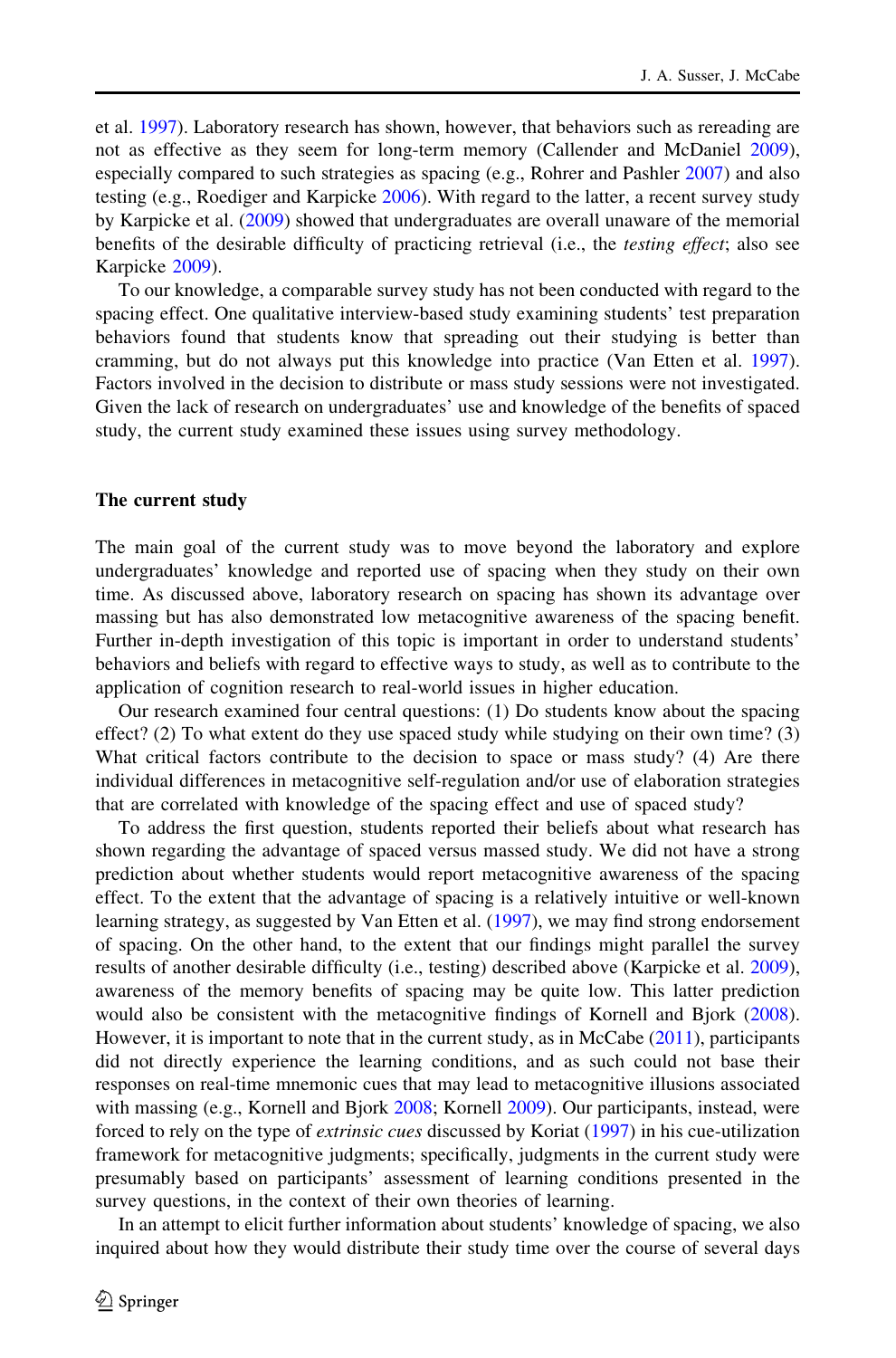leading up to a test, in both ideal and realistic conditions. Here, we predicted higher levels of spacing in ideal compared to realistic circumstances, based on the idea that students may end up cramming for a test even if they know it is not as effective in the long-term (Van Etten et al. [1997](#page-18-0)).

To address the second question, and to situate the study behaviors of spacing and massing in the context of other common learning strategies, the survey included rating scales for the frequency of use of a variety of study behaviors.

Next, the survey included items relevant to the third question, examining potential factors in the decision to space or mass (e.g., difficulty level of the upcoming test, level of interest in the material, type of upcoming test, and academic commitments). Other than examination of the difficulty factor (e.g., Son  $2004$ ; Benjamin and Bird  $2006$ ), this is a relatively unexplored area of research.

Finally, we examined the fourth question by including independently-validated scales of metacognitive self-regulation (MSR) and elaboration (Pintrich et al. [1991](#page-18-0)). MSR measures components of metacognition, and, by extension, self-regulated learning, by tapping the extent to which students monitor, and take strategic action to improve, their own learning. Higher scores on the MSR scale reflect the ability to monitor one's memory and be able to adjust strategies if necessary. The elaboration scale was included to provide a measure of the extent to which students use more effortful study strategies (i.e., desirable difficulties). Higher scores on this scale generally reflect more integration and connection of information to prior knowledge. We hypothesized that students who score higher on the MSR and elaboration scales would report more use of the study strategies listed in the survey, and would specifically report more knowledge and more frequent use of spaced study.

#### Method

#### Participants

Participants were 285 undergraduates recruited through web postings on various websites, social networking sources, and the listserv for APA Division 2: Teaching of Psychology. Participants had the option of entering their email addresses to be placed into a drawing for a gift card at the completion of the survey.

A variety of undergraduate institutions were represented, including four-year universities  $(57.3\%)$ , four-year colleges  $(32.5\%)$ , and community colleges  $(10.2\%)$ . The average age of participants was 23.00 years old  $(SD = 6.84;$  Median = 21; Mode = 20; Range  $= 18-59$ ). Although the mean age is higher than the 'typical' college age range, the majority (73 %) were between 18 and 22 years old. Participants had completed an average of 3.57 years of college  $(SD = 1.12)$  with a mean GPA of 3.38  $(SD = 0.47)$ . The participants were predominantly female (64.2 %) and the majority were non-psychology majors (71.2 %).

### **Materials**

Researchers designed a web-based survey that was identical for all participants. In addition to spacing-related and metacognition items described more fully below, there were also basic demographic questions (i.e., age, type of institution, major, number of years of college completed, and sex). The survey consisted of 59 items, and took approximately 10–15 min to complete.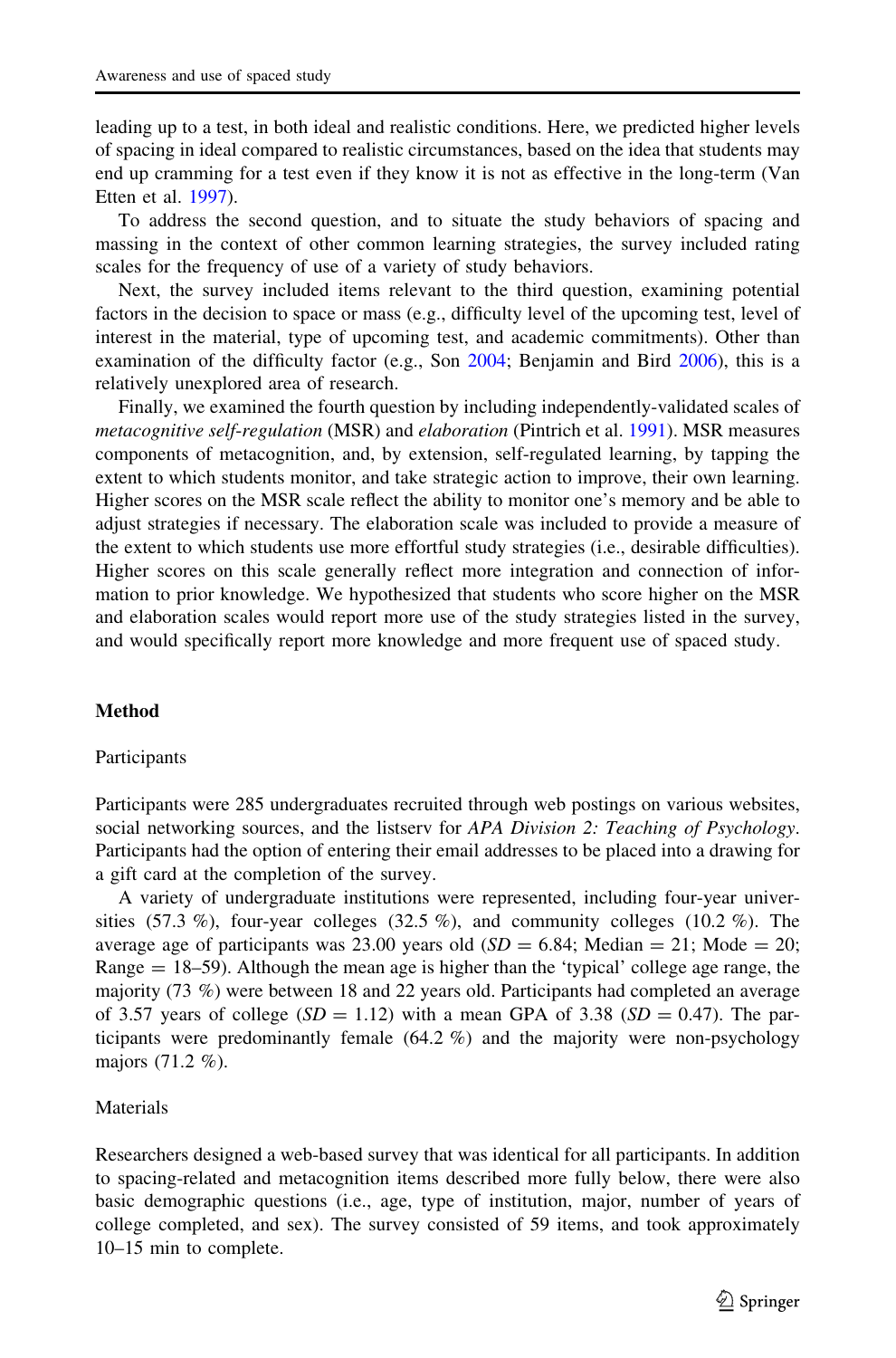The items of central interest to the study addressed knowledge of the benefit of spaced study, the frequency of using specific study strategies (including spacing and massing), and factors impacting decisions to space or mass study sessions. Below we present several of the items most directly relevant to our research questions. See [A](#page-15-0)ppendix A for a complete list of the spacing-related survey items.

With regard to participants' knowledge of the spacing advantage, we asked:

Which of the following strategies do you think research has found to be better for longterm retention of material, assuming the total amount of study time is the same?

- (a) Studying the material in multiple sessions of shorter duration
- (b) Studying the material in one longer session
- (c) Both strategies are equally effective

To examine their use of specific study strategies, we asked:

When studying for a test, how often do you use the following strategies? (Scale  $1 = "Never," 3 = "Sometimes," 5 = "Always")$ 

- (a) Reread notes
- (b) Reread textbook
- (c) Study all material in one session
- (d) Make and use flashcards
- (e) Reference material to myself
- (f) Do practice problems
- (g) Make outlines or study guides
- (h) Use mnemonic devices
- (i) Distribute studying over multiple sessions
- (j) Self-test (practice recalling material)

To examine the different critical factors associated with deciding to space or mass study, we asked a variety of questions:

- (1) When studying for a DIFFICULT test, do you change the way you study compared to how you would study for a test of average difficulty?
	- (a) Yes, I spread out my studying more in the days before the test.
	- (b) Yes, I do all of my studying in only one session.
	- (c) No, I study the same way for tests of all difficulty levels.
- (2) When studying for an EASY test, do you change the way you study compared to how you would study for a test of average difficulty?
	- (a) Yes, I spread out my studying more in the days before the test.
	- (b) Yes, I do all of my studying in only one session.
	- (c) No, I study the same way for tests of all difficulty levels.
- (3) After reading each comparison, please indicate on the scale whether you are more or less likely to spread out your studying over a few sessions. (Scale:  $1 = "Much more$ ) likely to spread out studying,"  $3 =$  "Both strategies are equally likely,"  $5 =$  "Much more likely to study in only one session'')
	- (a) Upcoming test is multiple-choice (rather than short-answer or essay).
	- (b) There is a high value of material for future courses or career (rather than a low value).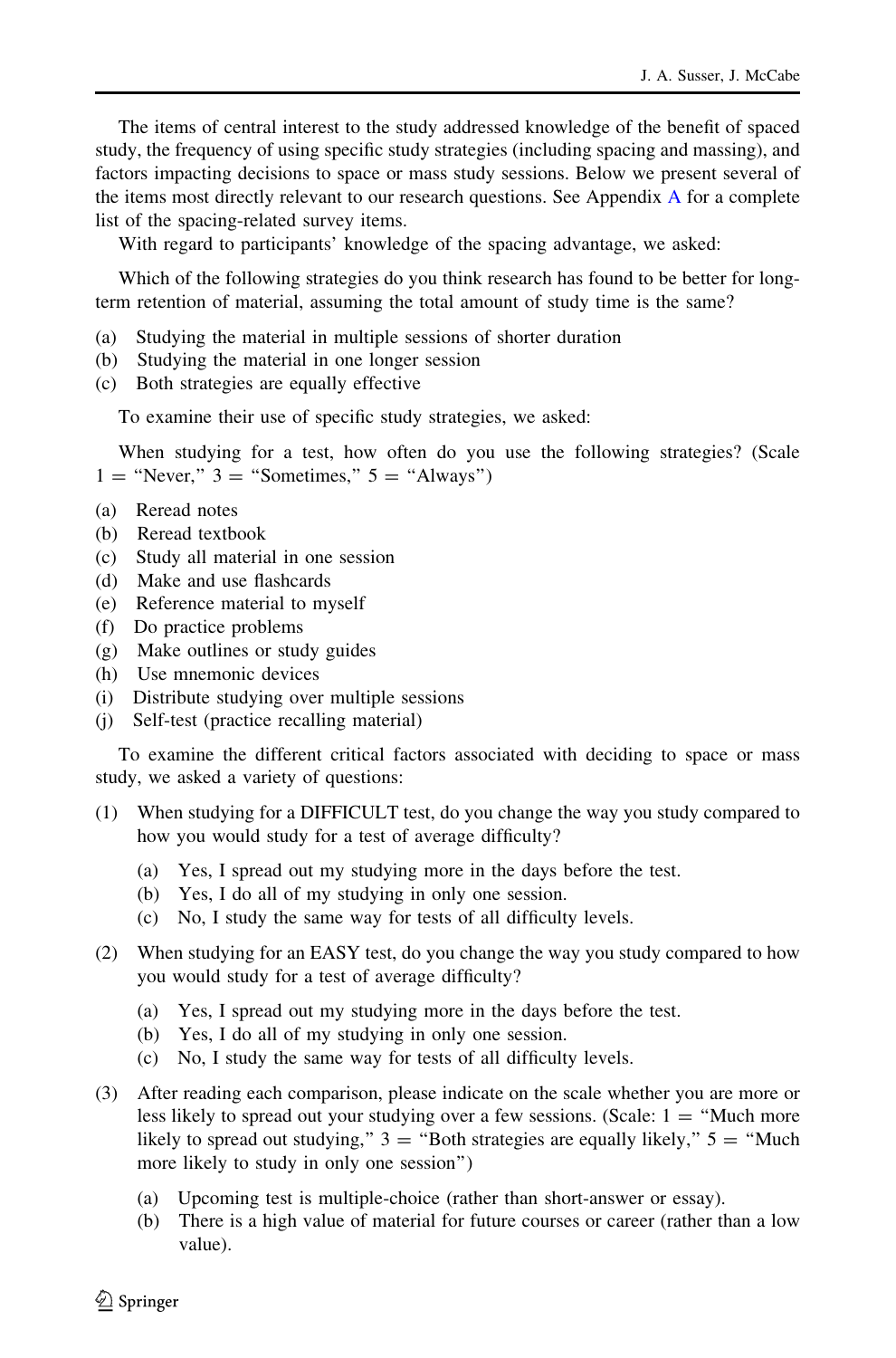- (c) I have many other academic commitments the same week as the test (rather than few other academic commitments).
- (d) I have social commitments the same week as the test (rather than no social commitments).
- (e) I have high confidence in my ability to learn the material (rather than low confidence).
- (f) The material is interesting to me (rather than the material is not interesting).
- (g) The test is weighed heavily in determining the final course grade (rather than the test is not weighed heavily).
- (h) There is a lot of material to learn (rather than a little material).

The survey also included items more generally measuring use of deeper processing learning strategies and participants' self-regulatory metacognitive abilities from the Motivated Strategies for Learning Questionnaire (MSLQ; Pintrich et al. [1991](#page-18-0)). The two scales used were *elaboration* and *metacognitive self-regulation* (MSR), which have an average alpha level of .775 (Pintrich et al. [1991](#page-18-0)). Eighteen items (six from elaboration and 12 from metacognitive self-regulation) were included regarding students' study strategies and their ability to regulate and monitor their cognitions (see Appendix [B\)](#page-16-0). Each item was rated using a 7-point Likert-type scale with 1 being not at all true of me and 7 being very true of me. After reverse scoring several items, the mean ratings for each subscale were computed.

## Procedure

To participate in the survey, participants clicked on the link provided to them and viewed the consent form. In order to consent, participants needed to click a button to signify that they had agreed to participate and also that they were at least 18 years old and current undergraduate students. Upon completing these questions, participants proceeded to the survey items.

## **Results**

Demographics and survey items

Certain demographic factors were found to be associated with spacing-related survey items. A one-way ANOVA showed differences in number of days used to study under realistic conditions based on type of institution,  $F(3, 270) = 3.11$ ,  $p = .027$ ; follow up independent-samples  $t$  tests using the Tukey correction revealed that community college students ( $M = 2.96$ ,  $SD = 1.07$ ) indicated more days of realistic study compared to both four-year college students ( $M = 2.34$ ,  $SD = 1.00$ ),  $p = .017$ , and four-year university students ( $M = 2.41$ ,  $SD = 1.07$ ),  $p = .030$ .

Further, a set of Pearson correlation analyses showed that age was significantly correlated with: (1) the number of days of study under realistic conditions,  $r(269) = .255$ ,  $p$  < .001; and (2) scores on the MSR scale,  $r(269) = .252$ ,  $p$  < .001. Not surprisingly, students' GPA was correlated with both the MSR,  $r(245) = .233$ ,  $p < .001$ , and the elaboration,  $r(245) = .263$ ,  $p < .001$ , scales. However, it was not correlated with other survey items.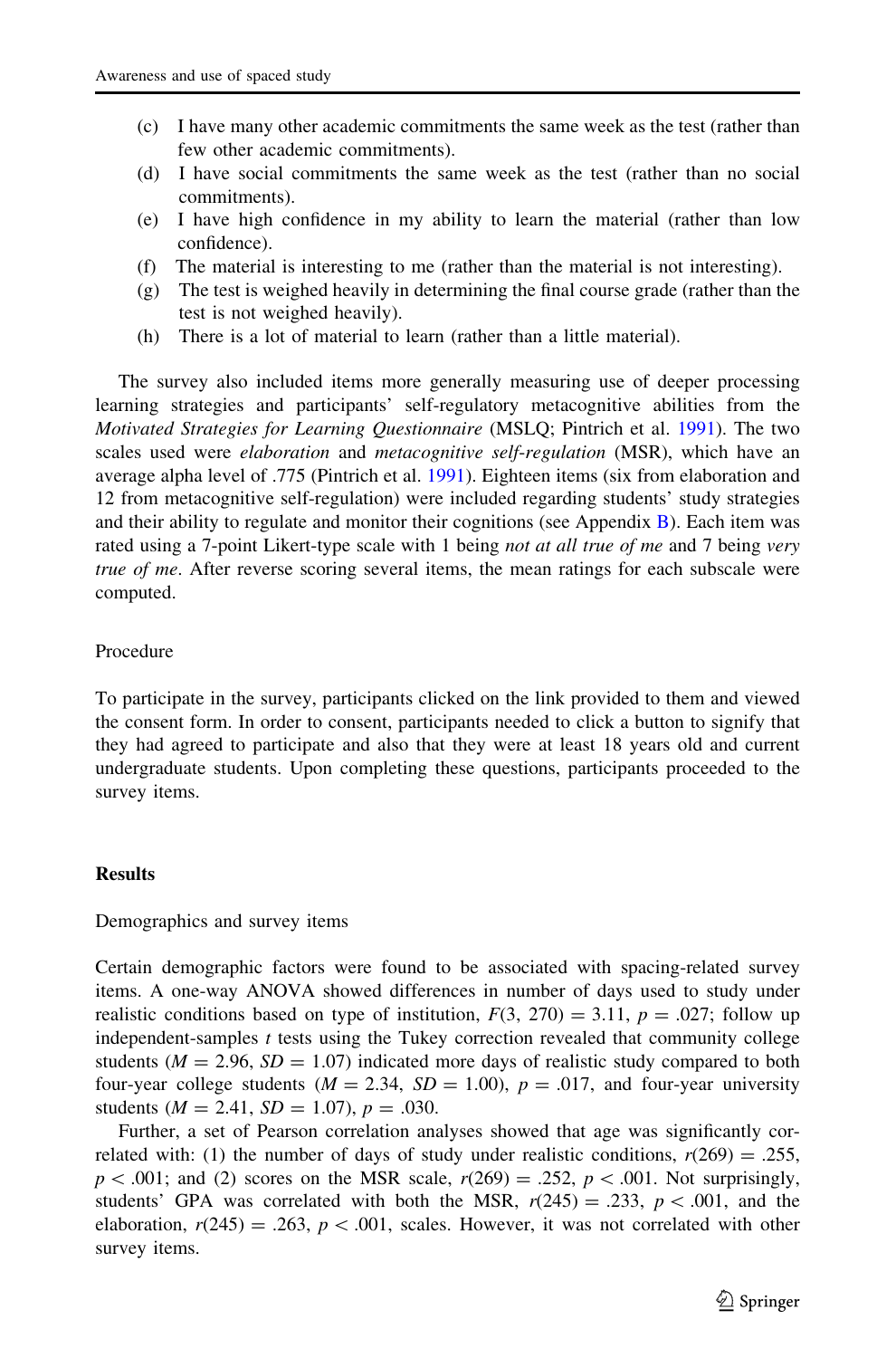Lastly, an exploratory Chi-square goodness of fit post hoc analysis indicated differences in the endorsement of the spacing effect by major. A greater portion of psychology majors (93.4 %) endorsed the benefits of spacing compared to non-psychology majors (81.8 %),  $x^2(2) = 7.61$ ,  $p = .022$ ; in addition, zero psychology majors endorsed the massing option, though 7.7 % of non-psychology majors did. Though tentative, these results at least suggest the possibility that students in the psychology major are more aware of the desirable difficulty of spacing as an effective study strategy.

Although there were a few connections between the survey variables of interest and demographic factors, the large majority of survey items were not related to institution type, age, level of education, sex, or GPA. This suggests that our results should be generalizable, within reasonable limits, across these demographic categories.

#### Knowledge of spacing effect

Descriptive statistics were computed for participants' awareness of the spacing effect (see Appendix [A](#page-15-0), Item 1). A frequency analysis showed that 84.9 % of participants endorsed the long-term benefits of distributing study sessions, 5.8 % believed that studying in only one session was superior, and 9.3 % believed that both strategies were equally effective in promoting long-term retention.

To measure knowledge of the spacing advantage in a different way, we asked participants to predict how they would space or mass their studying under ideal versus realistic conditions (see [A](#page-15-0)ppendix  $\overline{A}$ , Items 2 and 3). If participants reported that they would distribute their studying over several days (at least in the ideal condition), then we would infer that they understand there is an advantage to spaced study.

Participants indicated how many hours (zero through five) they would study on each of 4 days leading up to a test; the total number of hours reported had to equal five. Raw number of hours studied was converted into a total number of days of study, such that a participant who would report studying all 5 h on 1 day would be using 1 total day of study, while a participant who would report studying 2 h on 1 day and three on another would be using 2 total days of study. This conversion resulted in a range of one (corresponding to complete massing) through four (corresponding to the most spacing) days of study.

A frequency analysis showed that, for ideal conditions, the category of ''1 day'' included the fewest participants (9.8 %), and this number steadily increased to a high for 4 days of study (46.7 %). Under realistic conditions, however, no such trend was found, and the percentages of participants in each category were more evenly distributed across number of days of study, with 2 days of study being the most common  $(35.1\%)$  (see Fig. [1\)](#page-8-0). To describe the data in a different way, 9.8 % of participants would study in a completely massed fashion (i.e., 1 day) under ideal conditions, whereas twice as many (20.7 %) reported massed study under realistic conditions.

A paired-samples  $t$  test comparing mean ideal and realistic number of days of study showed a significantly higher mean for ideal ( $M = 3.09$ ,  $SD = 1.02$ ) compared to realistic conditions ( $M = 2.47$ ,  $SD = 1.07$ ),  $t(284) = 11.45$ ,  $p < .001$ ; thus, participants reported they would space their studying moreso under ideal compared to realistic conditions.

#### Self-reported study strategies

For all subsequent analyses, we used the Bonferroni correction for multiple tests, which resulted in a more conservative alpha level of .001. Only the results approaching or meeting this criterion for significance are reported below.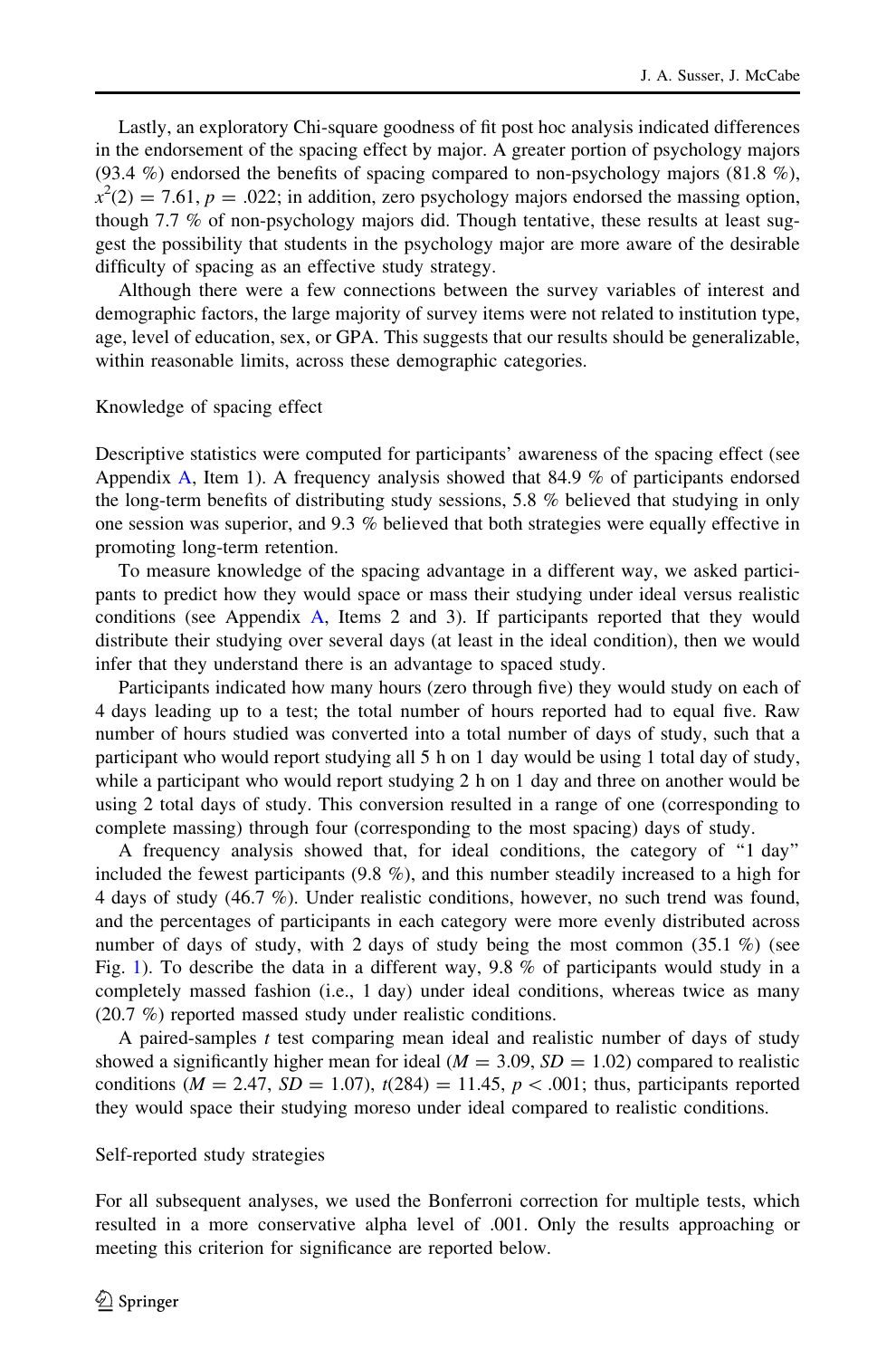<span id="page-8-0"></span>

Fig. 1 Percentages of participants reporting various numbers of study days under ideal and realistic conditions. For reference, 1 day of study represents full massing, and higher numbers indicate different degrees of spacing

| Study strategy                                             | M    | SD   |
|------------------------------------------------------------|------|------|
| Reread notes <sup>a, b</sup>                               | 4.14 | 1.01 |
| Self-test (practice recalling material) <sup>a, b</sup>    | 3.53 | 1.27 |
| Make outlines or study guides <sup>a, b</sup>              | 3.43 | 1.30 |
| Reread textbook                                            | 3.34 | 1.11 |
| Do practice problems <sup>a</sup>                          | 3.25 | 1.16 |
| Distribute studying over multiple sessions <sup>a, b</sup> | 3.24 | 1.21 |
| Reference material to self <sup>a, b</sup>                 | 2.94 | 1.15 |
| Study all material in only one session <sup>a, b</sup>     | 2.93 | 1.15 |
| Use mnemonic devices <sup>b</sup>                          | 2.68 | 1.27 |
| Make and use flashcards                                    | 2.51 | 1.23 |

Table 1 Means and standard deviations for frequency of use of study strategies

*Note* Ratings on a 5-point scale,  $1 =$  Never;  $3 =$  Sometimes;  $5 =$  Always

 $a$   $p$  < .001 Correlations with MSLQ Metacognitive Self-Regulation Scale

 $b$   $p$  < .001 Correlations with MSLQ Elaboration Scale

All correlations were positive except for Study all material in only one session

Descriptive statistics were conducted on a list of 10 common study strategies. Participants rated, on a 5-point scale  $(1 = never; 3 = sometimes; 5 = always)$ , how often each is utilized (see Appendix [A,](#page-15-0) Item 4). Table 1 shows the list of study strategies ranked from highest to lowest by their reported average frequency of use. A visual inspection of the list shows that distributed study was the 6th most commonly used strategy  $(M = 3.24,$  $SD = 1.21$ ), whereas massed study was 8th ( $M = 2.93$ ,  $SD = 1.15$ ). A repeated-measures ANOVA including all the strategies was conducted to examine the possibility of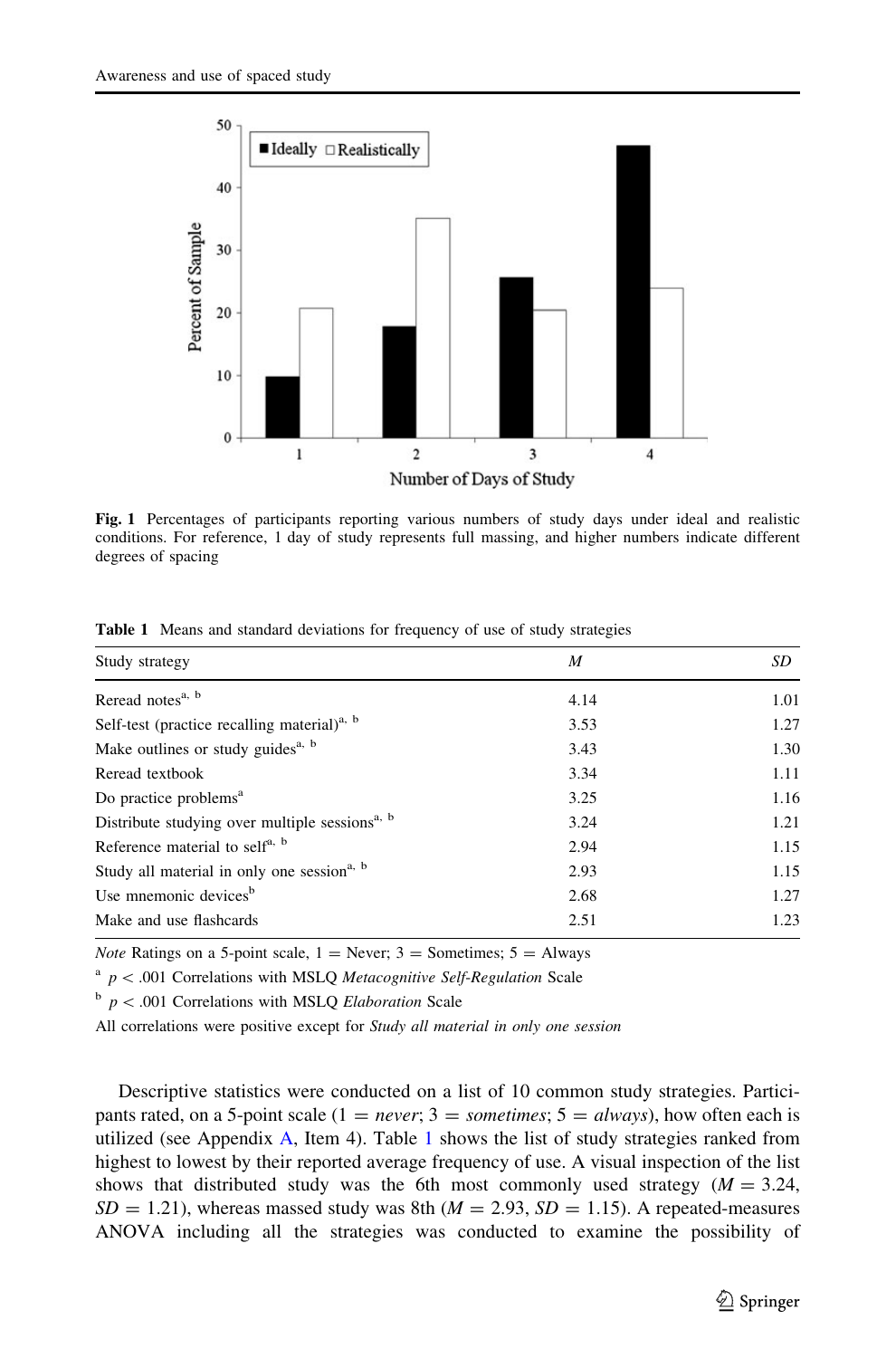<span id="page-9-0"></span>

Fig. 2 Percentages of participants reporting one of three options for relatively easy versus relatively difficult tests: Yes, I would spread out my studying more in the days before the test (i.e., "Space More"); Yes, I do all of my studying in only one session (i.e., "Mass More"); No, I study the same way for tests of all difficulty levels (i.e., "Study the Same")

statistically ranking the various study strategies,  $F(9, 2340) = 47.478$ ,  $p \lt 0.001$ .<sup>1</sup> Results from follow-up comparisons, however, did not present a clear enough picture to support meaningful strategy rankings.

Perhaps most critical to the current study, a paired-samples  $t$  test revealed that the difference between the distributed and massed study means approached, but did not reach, our conservative level of significance,  $t(281) = -2.56$ ,  $p = .011$ .<sup>2</sup> In fact, the only strategy that was significantly different than all the others was rereading notes (all  $ps\lt 0.001$ . Amongst the other 9 strategies, as noted above, there was a great deal of overlap. For example, distributing study over multiple sessions was statistically similar to rereading one's textbook, studying all material in only one session, referencing material to self, doing practice problems, and making outlines or study guides; and studying all material in only one session was statistically similar to referencing material to self, doing practice problems, using mnemonic devices, and distributing study sessions (all  $ps > .001$ ).

## Factors in spacing versus massing

One potential factor in the choice to space or mass study is the level of difficulty of to-belearned information, as indicated by past research (e.g., Son [2004](#page-18-0); Benjamin and Bird [2006\)](#page-17-0). We expanded on this by asking participants two questions about how they study for tests of different difficulty levels (see Appendix [A,](#page-15-0) Items 5 and 6).

When preparing for a difficult test, 69.1 % of participants indicated they spread out their studying more compared to when studying for a test of average difficulty, whereas when preparing for an easy test only 6.7 % indicated they spread out their studying more. Thus,

<sup>1</sup> Given the nature of Likert-type survey data, Friedman's two-way ANOVA was conducted as a nonparametric equivalent to the repeated-measures ANOVA; this produced results leading to identical conclusions about the lack of meaningful rankings amongst the strategies,  $x^2(9) = 363.586$ ,  $p < .001$ .

<sup>2</sup> A non-parametric Wilcoxon Signed-Ranked Test was also conducted. The results from this test were equivalent to those obtained using the paired-samples t test,  $Z = -2.512$ ,  $p = .012$ .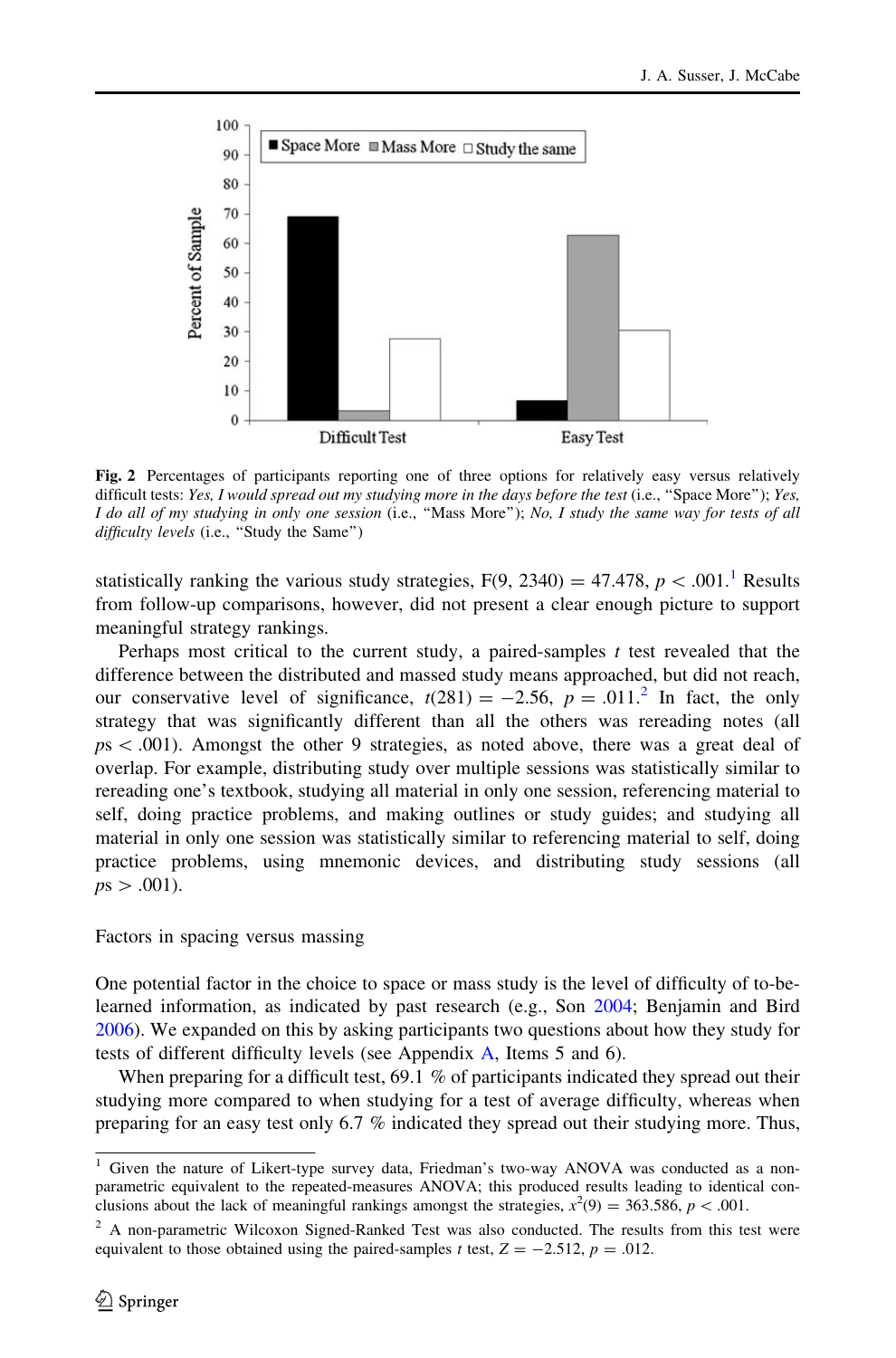|  |  |  |  |  |  |  | <b>Table 2</b> Means and standard deviations for ratings of critical factors in the decision to space or mass study |  |  |
|--|--|--|--|--|--|--|---------------------------------------------------------------------------------------------------------------------|--|--|
|--|--|--|--|--|--|--|---------------------------------------------------------------------------------------------------------------------|--|--|

| Factor                                                                                                             | M                | SD.  |
|--------------------------------------------------------------------------------------------------------------------|------------------|------|
| There is a lot of material to learn (rather than a little material)                                                | $4.16^{**}$ 1.13 |      |
| The test is weighed heavily in determining the final course grade (rather than the test is not<br>weighed heavily) | $4.02***$        | 1.23 |
| There is a high value of material for future courses or career (rather than a low value)                           | $3.89^{**}$ 1.19 |      |
| The material is interesting to me (rather than the material is not interesting)                                    | $3.41***$        | 1.19 |
| I have social commitments the same week as the test (rather than no social commitments)                            | $2.90^{\rm a}$   | 1.29 |
| I have many other academic commitments the same week as the test (rather than few other<br>academic commitments)   | $2.72***$        | 1.44 |
| Upcoming test is multiple-choice test (rather than short-answer or essay)                                          | $2.44***$        | 1.20 |
| I have high confidence in my ability to learn the material (rather than low confidence)                            | $2.32***$        | 1.23 |

*Note* Ratings on a 5-point scale,  $1 =$  Much more likely to study in only one session;  $3 =$  Both strategies equally likely;  $5 =$  Much more likely to spread out studying

\*\*  $p < .001$ .  $p = .178$ , from one-sample t tests against the neutral "3" response

the pattern of spacing and massing choices was almost perfectly reversed for difficult versus easy tests (see Fig. [2](#page-9-0)).

Next, we used a 5-point Likert-type scale to examine other factors that could impact the decision to space or mass studying (see Appendix [A,](#page-15-0) Item 7). Table 2 lists the factors in order of their influence on utilizing spaced study, with higher numbers indicating a higher likelihood of distributing study and lower numbers indicating a higher likelihood of studying in only one session. As "3" (corresponding to "both strategies are equally likely") represented the middle, and this case neutral, value of the 5-point scale, we computed one-sample  $t$  tests for each mean compared to that middle value of "3." This allowed us to determine which (if any) of the factors were significantly different from "3", and therefore indicative of endorsement of a spacing or massing strategy. These tests showed that participants were more likely to space out their studying if there was a high future value of material,  $t(274) = 12.47$ ,  $p < .001$ , if the material was interesting,  $t(248) = 5.07, p < .001$ , if the test was weighed heavily in determining the course grade,  $t(249) = 13.14, p < .001$ , and if there was a lot of material to learn,  $t(247) = 16.18$ ,  $p$  < .001. Participants were more likely to mass their studying if the upcoming test was of multiple-choice format,  $t(275) = -7.80$ ,  $p < .001$ , if they had many other academic commitments the same week as the test,  $t(274) = -3.26$ ,  $p = .001$ , and if they had high confidence in their ability to learn the material,  $t(249) = -8.75$ ,  $p < .001$ . Students were equally likely to space or mass their study if they had other social commitments the same week as the test,  $t(275) = -1.35$ ,  $p = .178$ .

#### Correlations with Metacognitive Self-Regulation and Elaboration Scales

Bivariate Pearson correlations were computed between survey items and scores on the MSR and elaboration scales.

Using a 7-point scale, the mean for MSR was 4.51 ( $SD = 0.90$ ), and the mean for elaboration was 5.16 ( $SD = 1.06$ ). As expected, the two scales were themselves significantly correlated,  $r(283) = .65$ ,  $p < .001$ .

In relation to the survey items targeting spacing and massing, MSR was positively correlated with frequency of using distributed study,  $r(281) = .42$ ,  $p \lt .001$ , and negatively correlated with frequency of using only one massed study session,  $r(282) = -.33$ ,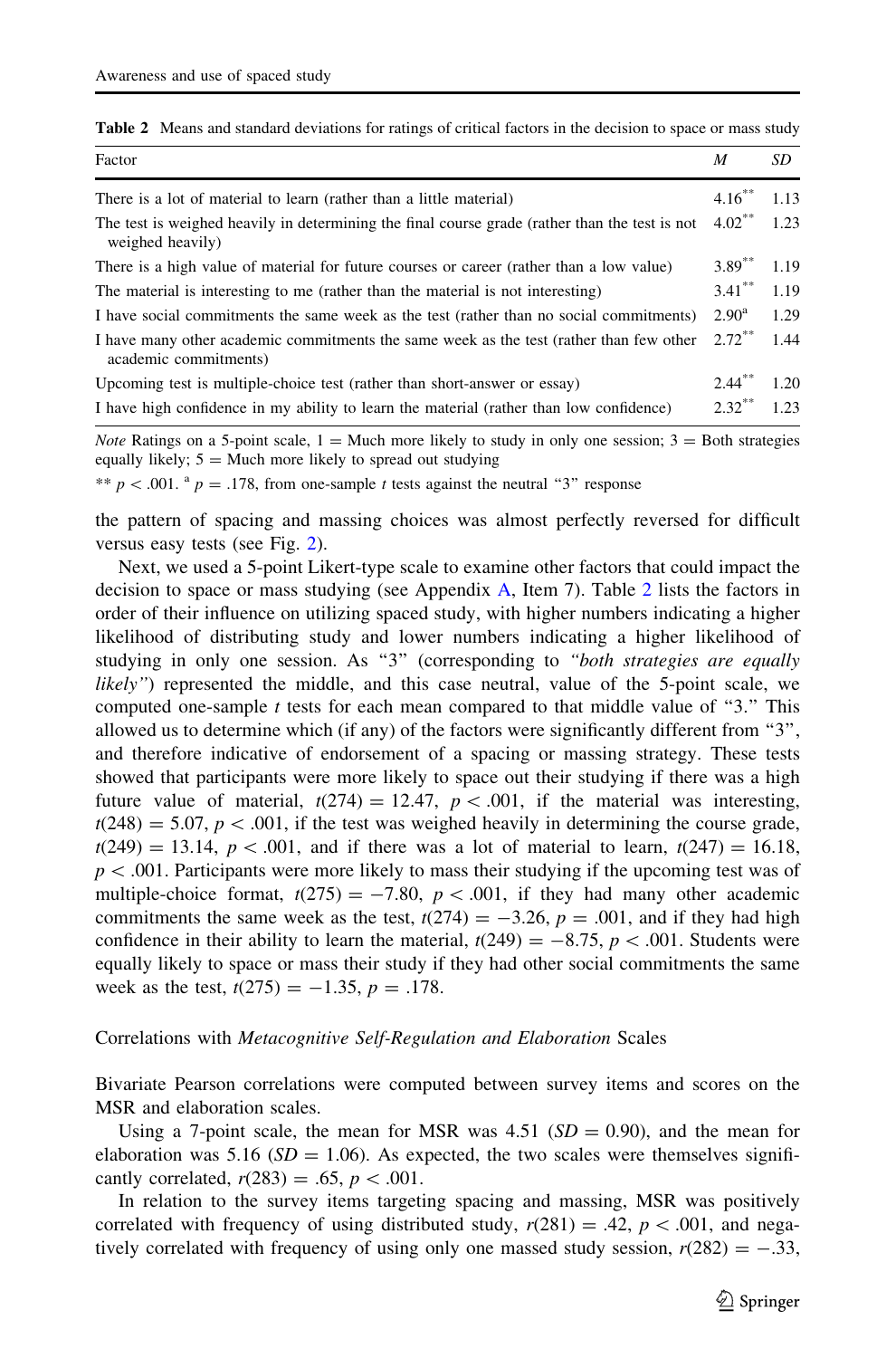$p$  < .001. Thus, as predicted, students high in MSR were more likely to space their study, and less likely to mass. MSR was also significantly correlated with ideal,  $r(283) = .31$ ,  $p$  < .001, and realistic,  $r(283) = .39$ ,  $p$  < .001, days of study prior to an upcoming test; therefore, students with higher metacognition scores tended to be the ones reporting spaced studying under both ideal and realistic circumstances.

Turning to the elaboration scale, scores were positively correlated with frequency of using distributed study,  $r(281) = .26$ ,  $p < .001$ , and negatively correlated with frequency of using massed study,  $r(282) = -.26$ ,  $p < .001$ . These results parallel those for correlations with MSR reported above, and further suggest that study behaviors involving making connections within the material and to prior knowledge are predictive of spaced study. Also similar to MSR results, elaboration was correlated with ideal,  $r(283) = .24$ ,  $p$  < .001, and realistic,  $r(283) = .21$ ,  $p$  < .001, number of study days prior to a test.<sup>3</sup>

## **Discussion**

The goal of this study was to explore college students' awareness and implementation of spaced study when they prepare for tests. Researchers have repeatedly demonstrated the superiority of spacing over massing (e.g., Cepeda et al. [2006;](#page-17-0) Kornell [2009](#page-18-0); Rohrer and Taylor [2006](#page-18-0)), and have put forth hypotheses about the cognitive mechanisms involved in the spacing advantage (e.g., increased encoding and contextual variability, Glenberg [1979;](#page-18-0) increased between-session forgetting, Cuddy and Jacoby [1982\)](#page-17-0). Spacing is considered one of several *desirable difficulties* (Bjork [1994](#page-17-0)), which are learning strategies that are initially more effortful but result in enhanced long-term memory.

More directly relevant to the purpose of our study, prior laboratory research has examined metacognitive beliefs about spacing versus massing (e.g., Kornell and Bjork [2008;](#page-18-0) Kornell [2009](#page-18-0)). Our study adds to the literature by moving beyond the laboratory to focus on real-world study behaviors. Using survey methodology, we investigated metacognitive awareness regarding the mnemonic benefits of spacing, spacing-related behaviors in the context of other common study strategies, critical factors that may influence the use of spacing, and correlations with independent scales measuring metacognitive selfregulation (MSR) and use of elaboration strategies.

Results indicated that the large majority of participants were aware of the fact that laboratory research has endorsed the advantage of spacing over massing for long-term retention of material. These findings are inconsistent with those of Karpicke et al. [\(2009](#page-18-0)), who found that survey participants were overall not aware of the memory advantage of another desirable difficulty (i.e., testing, or retrieval practice). Although differences in question format (e.g., open-ended in Karpicke et al. versus forced-choice in the current study) may have influenced these discrepancies (e.g., Schwarz [1999\)](#page-18-0), it is also possible that spaced study is a more intuitive and/or more widely taught strategy than testing. Future research should be conducted to tease apart these explanations. In the context of previous spacing effect research, our results also differ from prior findings of faulty metacognitive judgments concerning the superiority of massing over spacing. That is, several studies have shown a surprisingly large discrepancy between the objectively-assessed memory

<sup>&</sup>lt;sup>3</sup> Non-parametric Spearman correlations were also run on the data leading to identical conclusions except in two cases. Correlations between the elaboration subscale and number of days used to study under ideal and real conditions were found to only approach our conservative level of significance,  $r(283) = .191$ ,  $p = .001$ and  $r(283) = .178$ ,  $p = .003$  respectively.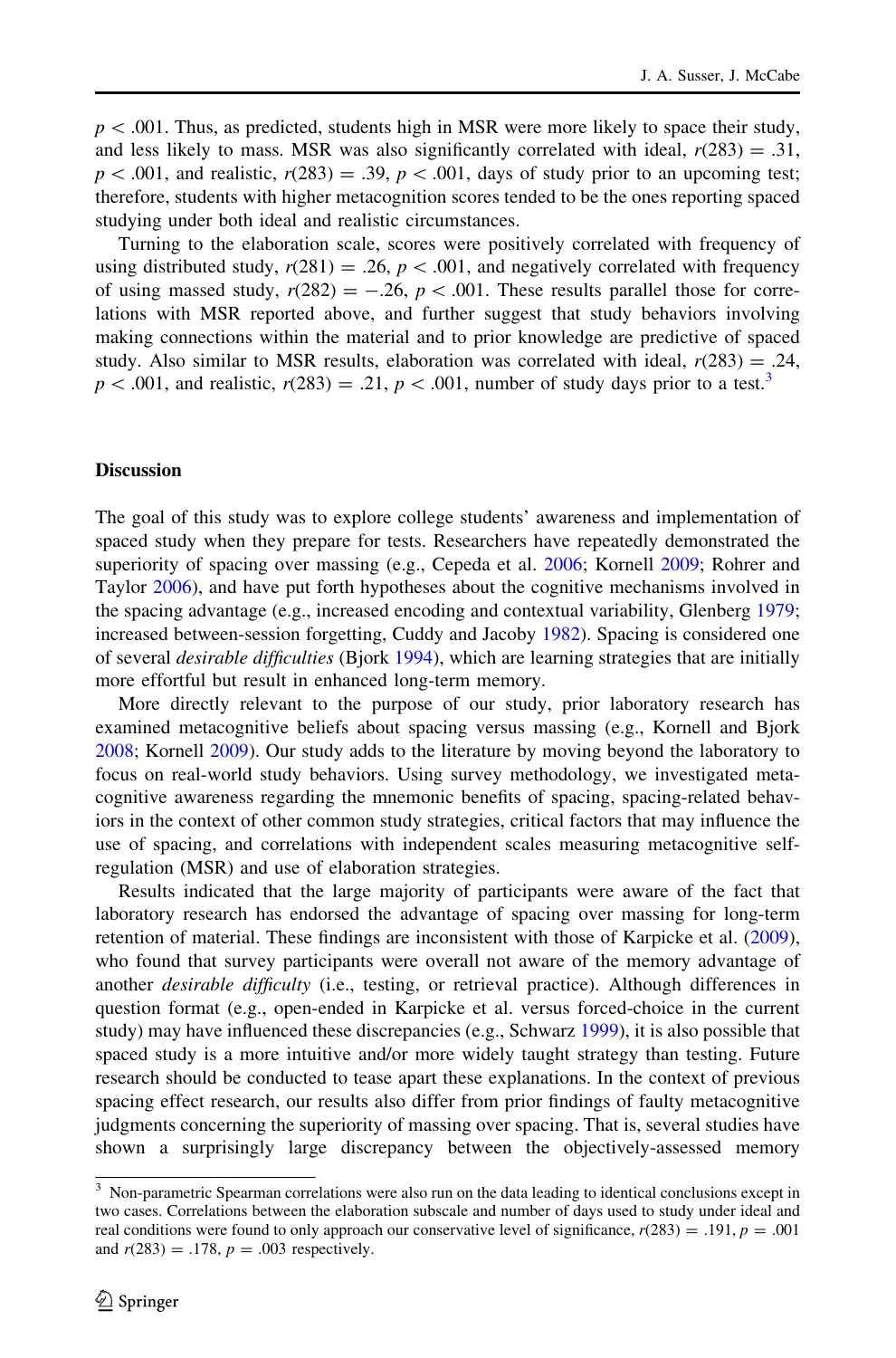advantage of spacing over massing, compared to subjective perception that massing is superior to spacing (e.g., Kornell and Bjork [2008;](#page-18-0) Kornell [2009;](#page-18-0) McCabe [2011](#page-18-0)). Our results suggest that spacing is an obvious and well-known strategy to undergraduates, at least in the context of real-world academic situations.

Further evidence indicating awareness of the spacing advantage came from our survey items asking participants to distribute a consistent amount of study time over one to 4 days prior to a test. When comparing their choices to space versus mass study time under ''ideal'' versus ''realistic'' conditions, a clear pattern emerged: students would ideally distribute their study over more days, but do not tend to put this into practice realistically. Specifically, twice as many students indicated full massing (i.e., 1 day of study) under realistic compared to ideal conditions, and only half as many chose the largest amount of spacing (i.e., 4 days) when comparing realistic to ideal. These results taken together suggest that students may indeed realize that it is more effective to distribute than to mass their study, even if they do not act on this knowledge. The inconsistency between participants' knowledge and utilization of spaced study may be related to the perceived increase in effort associated with implementing this study strategy. Therefore, the more immediate ''difficult'' nature of the strategy may be outweighing the longer-term ''desirable'' learning benefit.

Part of the discrepancy between our results and the metacognitive errors reported by Kornell and Bjork ([2008\)](#page-18-0) could be due to the fact that unlike prior laboratory studies, our participants did not actually experience spacing and massing conditions before making post hoc judgments of strategy effectiveness. In this way, they were not able to make judgments based on intrinsic mnemonic cues driven by, for example, fluency or ease of encoding. Because our participants were forced to judge the learning situation using extrinsic cues (Koriat [1997](#page-18-0)) (i.e., knowledge about the distribution schedule for learning), and further had to make judgments outside the context of a recently-experienced learning task, we argue that our data offer a cleaner look at spacing effect awareness, uncontaminated by real-time mnemonic cues that could lead to the illusion of competence associated with massing (e.g., Kornell and Bjork [2008](#page-18-0)). A related theoretical explanation is that judgments made in the current study should have been based more on analytic processes, such that they were influenced by participants' theories of how memory operates (e.g., a belief that spacing is beneficial for memory), rather than on nonanalytic processes, which are driven by subjective experiences (e.g., interaction with a set of spaced and massed stimuli) (e.g., Matvey et al. [2001](#page-18-0)).

Overall, our data suggest higher metacognitive accuracy with regard to spaced study than what has been reported in the research literature thus far. Perhaps our choice to situate descriptions of this 'desirable difficulty' in a realistic educational context improved the depth (and therefore accuracy) of reflection regarding the relative advantages of spaced versus massed study.

To address the degree to which students choose to implement distributed study, we examined reported frequency of using spacing-related study behaviors in the context of other study strategies. We found only intermediate levels of use of both distributed study and massed study; perhaps more importantly, using our conservative alpha level, these strategies were statistically equivalent to each other, and to several other strategies on the list, all of which were ranked well below the most frequently used ones (e.g., rereading notes).<sup>4</sup> The lack of frequent utilization of distributed study resembles previously discussed

<sup>&</sup>lt;sup>4</sup> An anonymous reviewer pointed out that several of the strategies (e.g., re-reading notes) could be performed using spacing or massing, which themselves are separate strategies listed in this survey item. This factor may have contributed to our difficulty in establishing meaningful rankings amongst the strategies.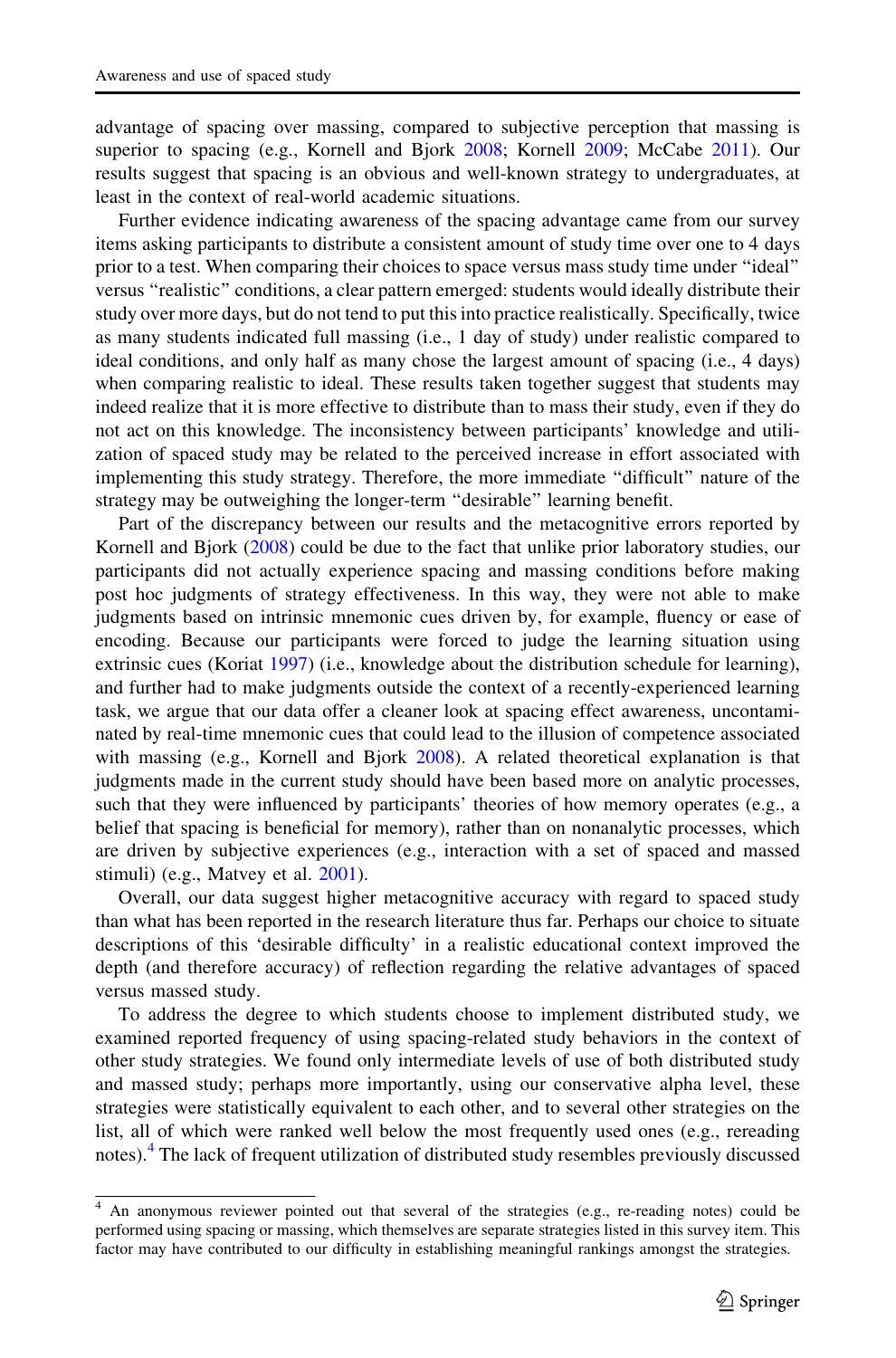survey findings on the testing effect (Karpicke et al. [2009](#page-18-0)). These desirable difficulties (Bjork [1994](#page-17-0)), which should result in increased long-term retention of material, are not being used often compared to other strategies (e.g., rereading notes) that may be both less effortful and less effective.

One of the more unique aspects of our study was the detailed investigation of various factors that may impact students' allocation of their study time. This issue is particularly important because we were able to show that most students know distributed study is better for long-term memory, but that under realistic conditions they are not spacing as much as they could. Having established this, the question becomes, If students know that spacing their study sessions is better, why are they not doing more of it? Our results indicate that participants were more likely to space their studying for material that held high value for future courses or careers and that was more interesting to them. This suggests that information more personally relevant may be more likely to be studied in a manner supportive of long-term retention. Other factors associated with spaced study included having a lot of material to review for a test, and knowing that an upcoming test is weighed heavily in determining the final grade for a course.

On the other hand, factors that led participants to report massing their studying more included a test being multiple-choice format (rather than short-answer or essay) and having high confidence in their ability to learn the material. Further, and not surprisingly, when a lot of other academic commitments occurred the same week as a test, students indicated (at a level approaching our conservative level of significance,  $p = .001$ ) that they were more likely to mass their studying. This latter finding resembles that of Kornell and Bjork ([2007](#page-18-0)) who, also using survey research, found that students were more likely to study whatever work is due soonest (59 % of students) rather than plan a study schedule in advance (11 % of students).

One critical factor we investigated more thoroughly was the difficulty level of an upcoming test. Given prior research on a similar difficulty factor (e.g., Son [2004;](#page-18-0) Benjamin and Bird [2006\)](#page-17-0), we chose to investigate this topic in more depth by creating two survey questions to inquire about the choice to space or mass when studying for a relatively difficult versus a relatively easy test. We found that participants reported choosing to space their studying more when preparing for harder-than-average tests and mass their studying more for easier tests. Despite using a different methodology, our findings are consistent with those of Benjamin and Bird [\(2006](#page-17-0)) who found that participants were more likely to space difficult word pairs compared to easy ones.

One interpretation of our findings is that even given a high degree of metacognitive awareness of the long-term advantage of spacing over massing, students do not feel the need to study in ways that promote their future retention of course information. As such, they may be satisfied with their current massing-heavy study behaviors, assuming they are able to perform at acceptable levels on course assessments. It is important, therefore, to also examine motivational issues involved in the choice of study strategies, a topic beyond the scope of this research. Nonetheless, our results regarding critical factors could have implications for educators who want to encourage the long-term retention of the information they teach. For example, increasing the perceived interestingness, and showing the future value, of course material may motivate students to learn and study it in a more distributed, and therefore potentially more effective, manner. Also, our findings suggest that relying less on pure multiple-choice tests, and more on tests perceived to have a high difficulty level, may be an important step in encouraging distributed study.

Turning now to survey item correlations with the MSR and elaboration scales (Pintrich et al. [1991\)](#page-18-0), we found consistent results suggesting that students who score high on MSR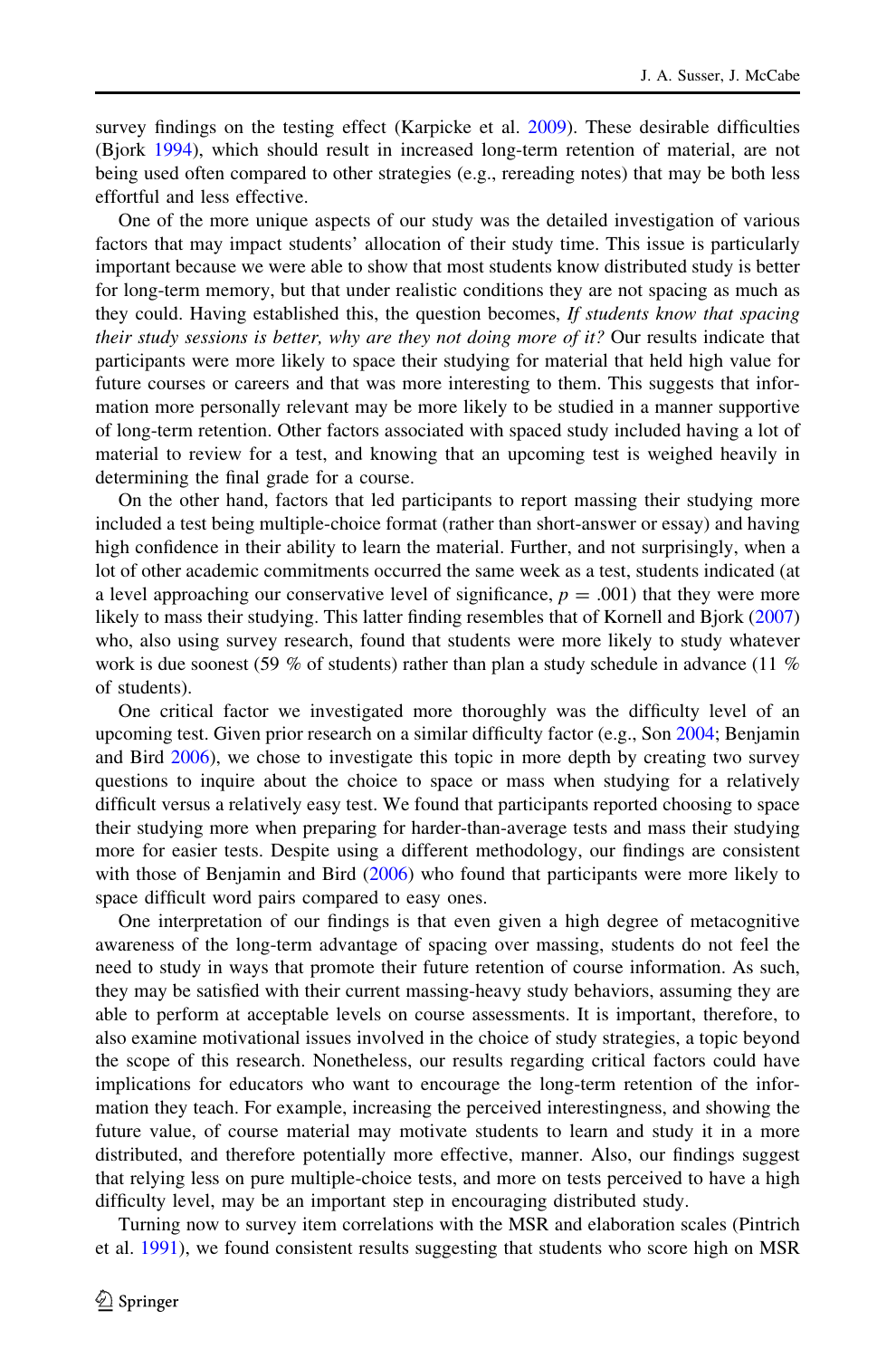(i.e., the ability to self-assess and regulate study strategies) and elaboration (i.e., the use of deep-processing strategies for learning, such as connecting information to prior knowledge) were more likely to report using distributed study and, conversely, were less likely to report using massed study. Further, both scales were positively correlated with the number of days students would use to study under both ideal and realistic conditions. Clearly, there is a connection between aspects of general metacognitive ability tapped by the scales and the specific study choice to space learning sessions.

Though not the focus of this study, we noted in Table [1](#page-8-0) those study strategies that were correlated with MSR and elaboration. Not surprisingly, and in further validation of the spacing-related correlations, one or both of these scales was positively correlated with the frequency of using all but three of the listed strategies, which is consistent with prior work demonstrating a relationship between metacognitive abilities and cognitive strategy utilization (e.g., Sperling et al. [2004\)](#page-18-0). Particularly relevant were the correlations involving those strategies that would fall in the category of desirable difficulties (Bjork [1994](#page-17-0)), including self-testing, making outlines, and self-referencing. These correlations can be useful in terms of predicting students' use of effective strategies (including but not limited to spacing), as the MSR and/or elaboration scales can be easily and quickly administered to students at the start of a college course. This exercise could be followed by a selfassessment of results, and an instructor-led discussion of the benefits of the various strategies and behaviors described in the survey items (as suggested by Pintrich et al. [1991\)](#page-18-0).

As with all survey-based research, there were limitations in the present study that could impact the generalizability of our findings. First, although we sought as diverse a sample as possible, we necessarily relied on a convenience sample based on personal and professional connections to our home and other institutions. In particular, our final sample had a mean age and education level that were higher than 'typical' undergraduates; as such, it is possible that we overestimated metacognitive knowledge by including more mature and advanced students. However, the lack of consistent correlations between age, education level, and spacing-related variables fails to support this argument. Similarly, aside from a few specific cases, there were no meaningful patterns of correlations between other demographic variables (e.g., institution type, sex, major) and spacing-related measures, further bolstering the generalizability of our results. Second, the nature of survey methodology is such that we were only able to analyze self-report data, which can have numerous biases (e.g., social desirability, memory inaccuracies). Thus, the data may not be accurately representative of undergraduates' behaviors.

Despite these limitations, the findings from this study support increased research efforts on metacognitive aspects of the spacing effect, particularly in the context of real-world academic behaviors. For example, future research should examine the frequency of use of study strategies that vary in required level of metacognitive demand. This would allow for more in-depth analysis of how various study techniques (including massing and spacing) are utilized in relation to the degree of metacognitive ability associated with them.<sup>5</sup> Also, more naturalistic research is warranted to evaluate students' real-time study behaviors with regard to their frequency of utilizing spacing versus massing.

Researchers should examine ways to encourage students to use distributed study, and other such desirable difficulties, through motivational and informational (i.e., teaching) strategies. Although students did signify that they were aware of the benefits of spacing, it was not reported as a frequently used study strategy or as being used significantly more

<sup>5</sup> We thank an anonymous reviewer for this suggestion.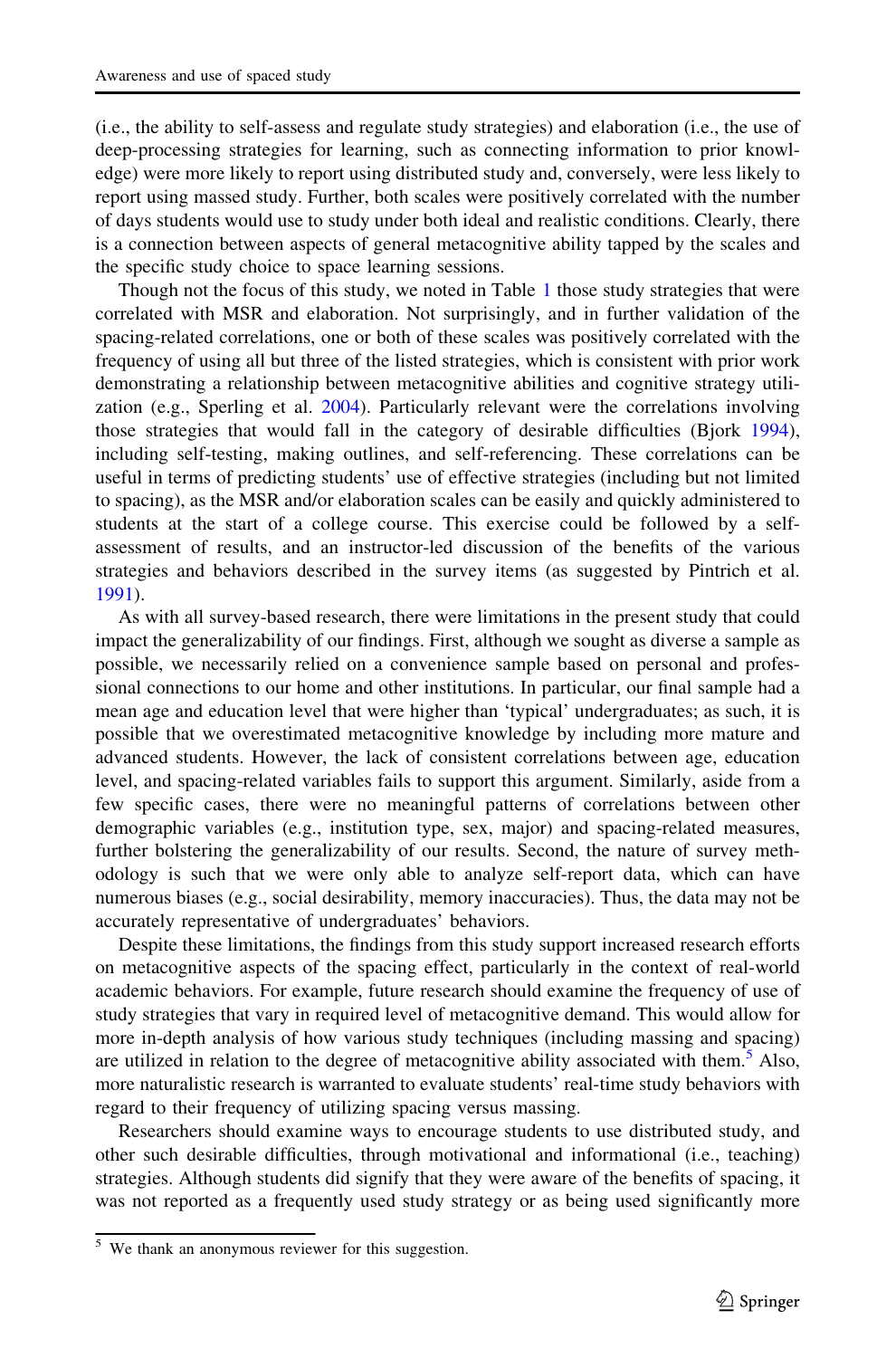<span id="page-15-0"></span>frequently than massing. A related extension of the current work would be to examine not only the fact that students know spacing is better than massing, but more specifically the extent to which they understand the cognitive mechanisms and conceptual explanations involved in the spacing advantage. Perhaps a focus on this educational element could enhance students' metamemorial knowledge and contribute to the motivation to incorporate distributed study into their repertoire of strategies.

In sum, the current study extends prior laboratory work on metacognition and the spacing effect by showing that undergraduates may indeed know about the benefits of distributed study. Although they did not report using spacing more frequently than massing when they study, we were able to identify numerous factors that might contribute to the decision to space or mass study sessions. Investigation of this topic, in the context of other effective study strategies, can enhance our understanding of how to improve long-term memory for course material, an essential goal of higher education.

Acknowledgments This research was supported by the Goucher College Summer Science Research Program.

## Appendix A: spacing-related survey items, organized by heading in the results section

Knowledge of spacing effect

- (1) Which of the following strategies do you think research has found to be better for long-term retention of material, assuming the total amount of study time is the same?
	- (a) Studying the material in multiple sessions of shorter duration
	- (b) Studying the material in one longer session
	- (c) Both strategies are equally effective
- (2) If you had a total of 5 h to study for an upcoming test on Friday, IDEALLY how would you spread out your studying (if it took 1 h to study all of the material)? Please write a whole number in one or more of the spaces below, corresponding to the days leading up to the test. The total number of hours should equal 5.
- (3) From past experiences and REALISTICALLY speaking, when you have had 5 h to study for an upcoming test, how have you spread out your studying (if it took 1 h to study all of the material in one sitting)? Please write a whole number in one or more of the spaces below, corresponding to the days leading up to the test. The total number of hours should equal 5.

Self-reported study behaviors

- (4) When studying for a test, how often do you use the following strategies? (Scale  $1 = "Never," 3 = "Sometimes," 5 = "Always")$ 
	- (k) Reread notes
	- (l) Reread textbook
	- (m) Study all material in one session
	- (n) Make and use flashcards
	- (o) Reference material to myself
	- (p) Do practice problems
	- (q) Make outlines or study guides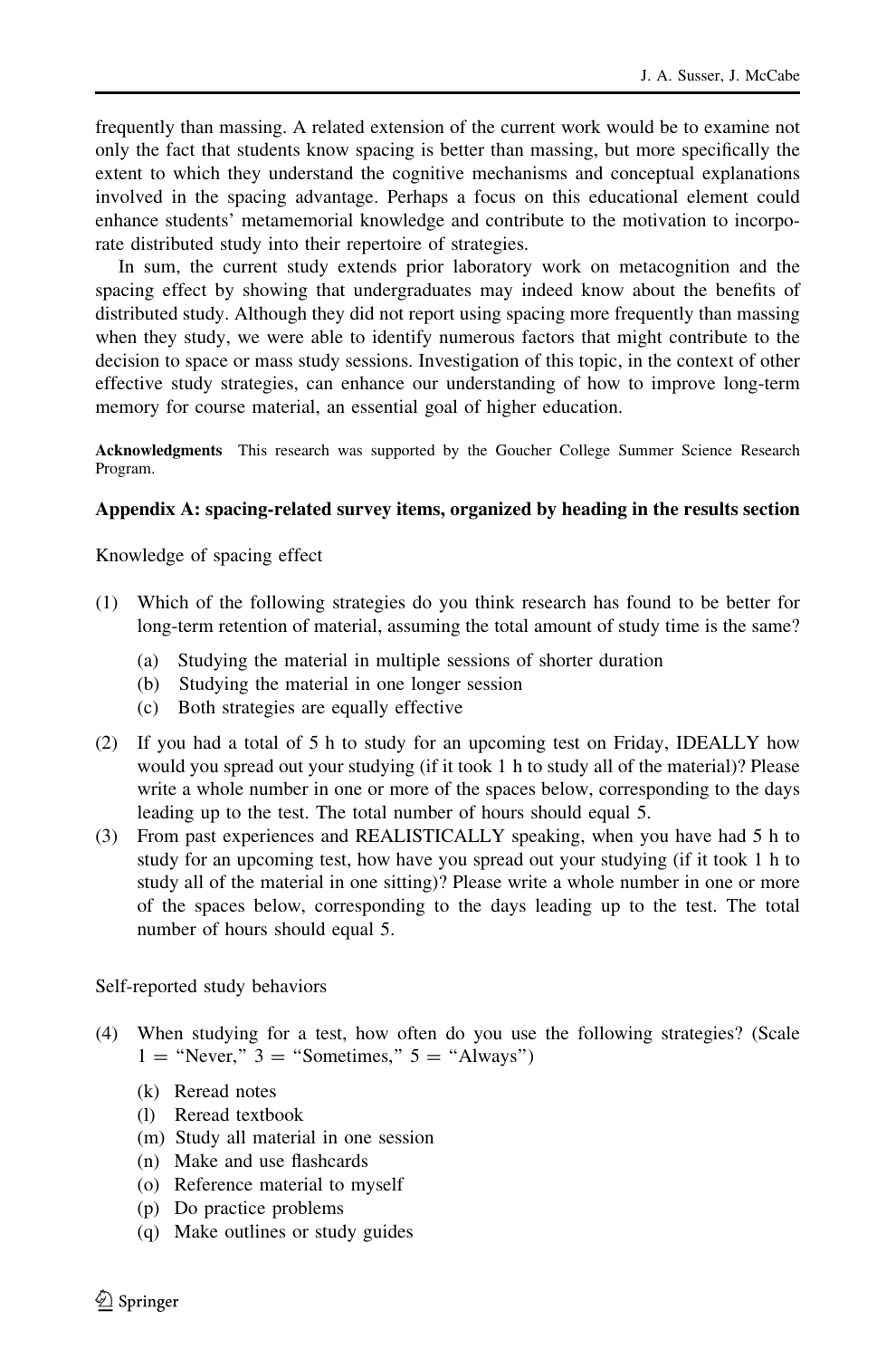- <span id="page-16-0"></span>(r) Use mnemonic devices
- (s) Distribute studying over multiple sessions
- (t) Self-test (practice recalling material)

Factors in spacing versus massing

- (5) When studying for a DIFFICULT test, do you change the way you study compared to how you would study for a test of average difficulty?
	- (d) Yes, I spread out my studying more in the days before the test.
	- (e) Yes, I do all of my studying in only one session.
	- (f) No, I study the same way for tests of all difficulty levels.
- (6) When studying for an EASY test, do you change the way you study compared to how you would study for a test of average difficulty?
	- (g) Yes, I spread out my studying more in the days before the test.
	- (h) Yes, I do all of my studying in only one session.
	- (i) No, I study the same way for tests of all difficulty levels.
- (7) After reading each comparison, please indicate on the scale whether you are more or less likely to spread out your studying over a few sessions. (Scale:  $1 = "Much more$ ) likely to spread out studying,"  $3 =$  "Both strategies are equally likely,"  $5 =$  "Much more likely to study in only one session'')
	- (a) Upcoming test is multiple-choice (rather than short-answer or essay).
	- (b) There is a high value of material for future courses or career (rather than a low value).
	- (c) I have many other academic commitments the same week as the test (rather than few other academic commitments).
	- (d) I have social commitments the same week as the test (rather than no social commitments).
	- (e) I have high confidence in my ability to learn the material (rather than low confidence).
	- (f) The material is interesting to me (rather than the material is not interesting).
	- (g) The test is weighed heavily in determining the final course grade (rather than the test is not weighed heavily).
	- (h) There is a lot of material to learn (rather than a little material).

# Appendix B: survey items from the Motivated Strategies for Learning Questionnaire (MSLQ), Metacognitive Self-Regulation and Elaboration Subscales (Pintrich et al. [1991\)](#page-18-0)

# **Instructions**

The following questions ask about your learning strategies and study skills for recent or current college classes. There are no right or wrong answers. Answer the questions about how you study in classes as accurately as possible. If you think the statement is very true of you, click the last button; if a statement is not true at all of you, click the first button. If the statement is more or less true of you, find the button in between that best describes you. (Scale:  $1 =$  "Not at all true of me,"  $7 =$  "Very true of me")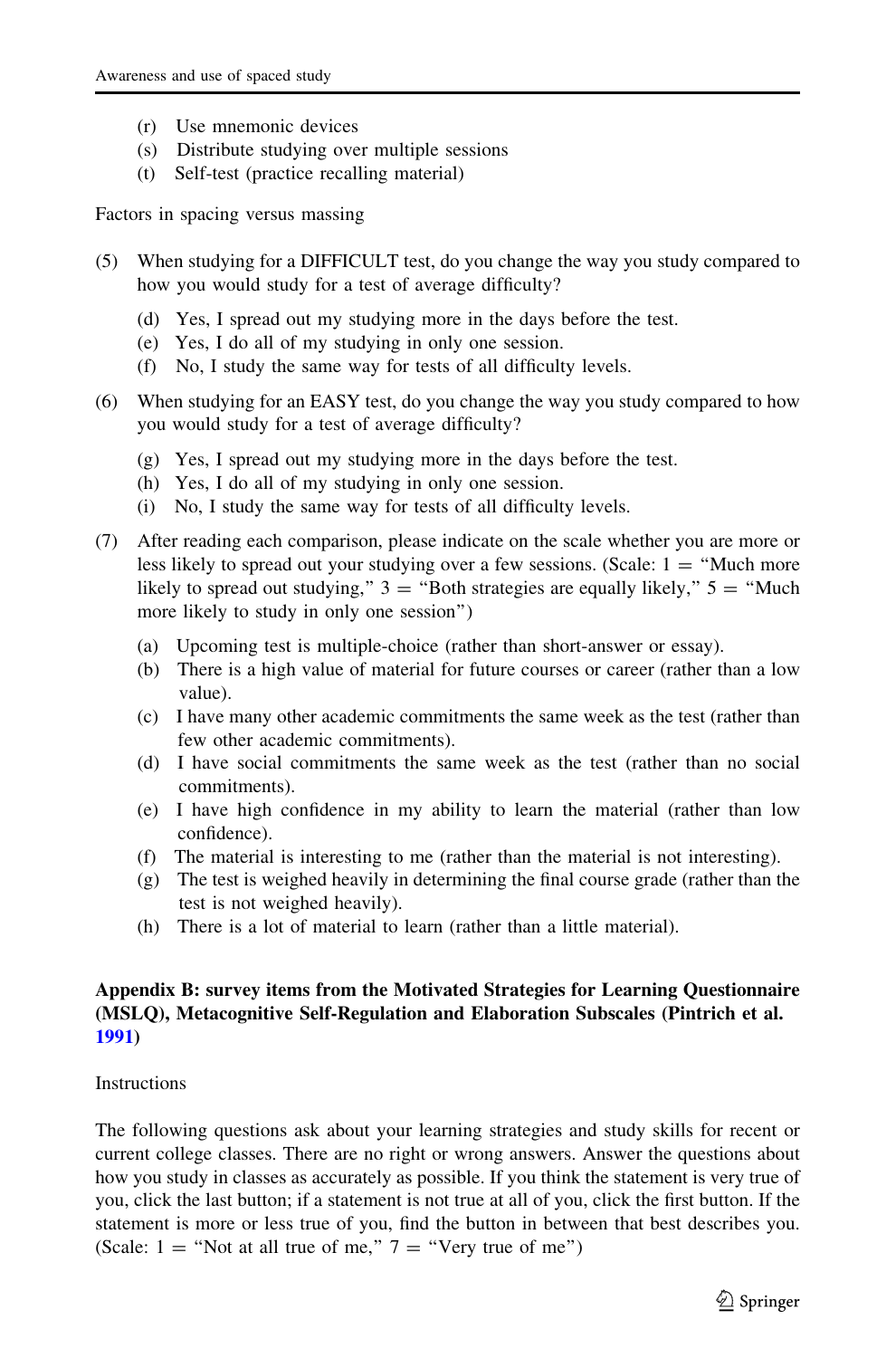<span id="page-17-0"></span>Metacognitive self-regulation subscale items

- (a) During class time I often miss important points because I'm thinking of other things.
- (b) When reading material for courses, I make up questions to help focus my reading.
- (c) When I become confused about something I'm reading, I go back and try to figure it out.
- (d) If course readings are difficult to understand, I change the way I read the material.
- (e) Before I study new course material thoroughly, I often skim it to see how it is organized.
- (f) I ask myself questions to make sure I understand the material I have been studying.
- $(g)$  I try to change the way I study in order to fit course requirements and the instructor's teaching style.
- (h) I often find that I have been reading but don't know what it was all about.
- (i) I try to think through a topic and decide what I am supposed to learn from it rather than just reading it over when studying.
- (j) When studying I try to determine which concepts I don't understand well.
- (k) When I study I set goals for myself in order to direct my activities in each study period.
- (l) If I get confused taking notes in class, I make sure I sort it out afterwards.

Elaboration subscale items

- (a) When I study for class, I pull together information from different sources, such as lectures, readings, and discussions.
- (b) I try to relate ideas from one course to those in other courses whenever possible.
- (c) When reading material, I try to relate it to what I already know.
- (d) When I study I write brief summaries of the main ideas from the readings and my class notes.
- (e) I try to understand material by making connections between readings and concepts from lectures.
- (f) I try to apply ideas from course readings in other class activities such as lecture and discussion.

# **References**

- Balch, W. R. (2006). Encouraging distributed study: A classroom experiment on the spacing effect. Teaching of Psychology, 33(4), 249–252.
- Benjamin, A., & Bird, R. (2006). Metacognitive control of the spacing of study repetitions. Journal of Memory and Language, 55(1), 126–137. doi:[10.1016/j.jml.2006.02.003](http://dx.doi.org/10.1016/j.jml.2006.02.003).
- Bjork, R. A. (1994). Memory and metamemory considerations in the training of human beings. In J. Metcalfe & A. Shimamura (Eds.), *Metacognition: Knowing about knowing* (pp. 185–205). Cambridge, MA US: The MIT Press. Retrieved from [http://bjorklab.psych.ucla.edu.](http://bjorklab.psych.ucla.edu)
- Callender, A., & McDaniel, M. (2009). The limited benefits of rereading educational texts. Contemporary Educational Psychology, 34(1), 30–41. doi:[10.1016/j.cedpsych.2008.07.001](http://dx.doi.org/10.1016/j.cedpsych.2008.07.001).
- Cepeda, N., Pashler, H., Vul, E., Wixted, J. T., & Rohrer, D. (2006). Distributed practice in verbal recall tasks: A review and quantitative synthesis. Psychological Bulletin, 132(3), 354-380. doi:[10.1037/](http://dx.doi.org/10.1037/0033-2909.132.3.354) [0033-2909.132.3.354.](http://dx.doi.org/10.1037/0033-2909.132.3.354)
- Cuddy, L. J., & Jacoby, L. L. (1982). When forgetting helps memory: An analysis of repetition effects. Journal of Verbal Learning and Verbal Behavior, 21(4), 451–467. Retrieved from [http://pao.](http://pao.chadwyck.com) [chadwyck.com.](http://pao.chadwyck.com)